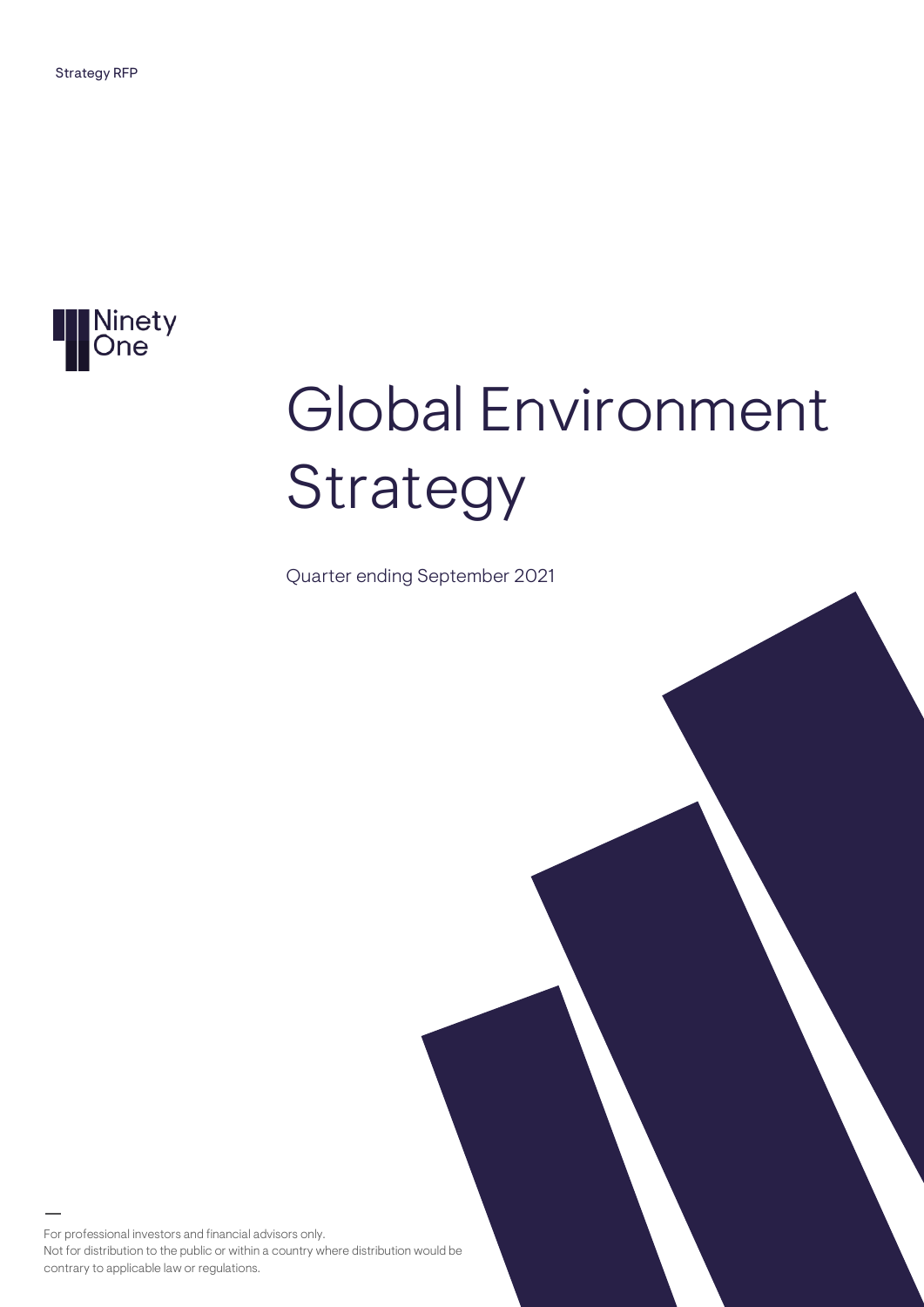# **Contents**

| <b>Executive summary</b>                           | 3  |
|----------------------------------------------------|----|
| Ninety One's approach to sustainability            | 4  |
| Our investment expertise                           | 6  |
| Investment philosophy                              | 7  |
| <b>Investment process</b>                          | 8  |
| Investment risk management and key characteristics | 14 |
| Performance                                        | 17 |
| Appendix - biographies                             | 19 |
| Important information                              | 19 |

At Ninety One we believe in investing for a better tomorrow. We want to assist people around the globe to retire with dignity and meet their financial objectives by offering specialist, active investment expertise. We are a patient, long-term business offering organically-developed investment capabilities through active segregated mandates and mutual funds. Our clients include some of the world's largest private and public-sector pension funds, financial institutions, corporates, foundations, central banks and intermediaries serving individual investors.

It all began in South Africa in 1991. After thirty years, we have grown to become an established global investment management firm. We continue to develop our owner culture and are committed to building a long-term intergenerational business. The founding leadership is still in place, offering stability and a long-term investment outlook for clients.

We are deeply committed to creating a better, sustainable future. We are conscious of our responsibility, both as investors of other people's money and of our broader responsibility to society. Through our core investing activities, our leadership in the industry, our environmental initiatives and our commitment to our local communities, we seek to make a positive impact in all that we do.

Our overriding aim is to manage our investments to the highest standard possible and thereby exceed our clients' investment and service expectations.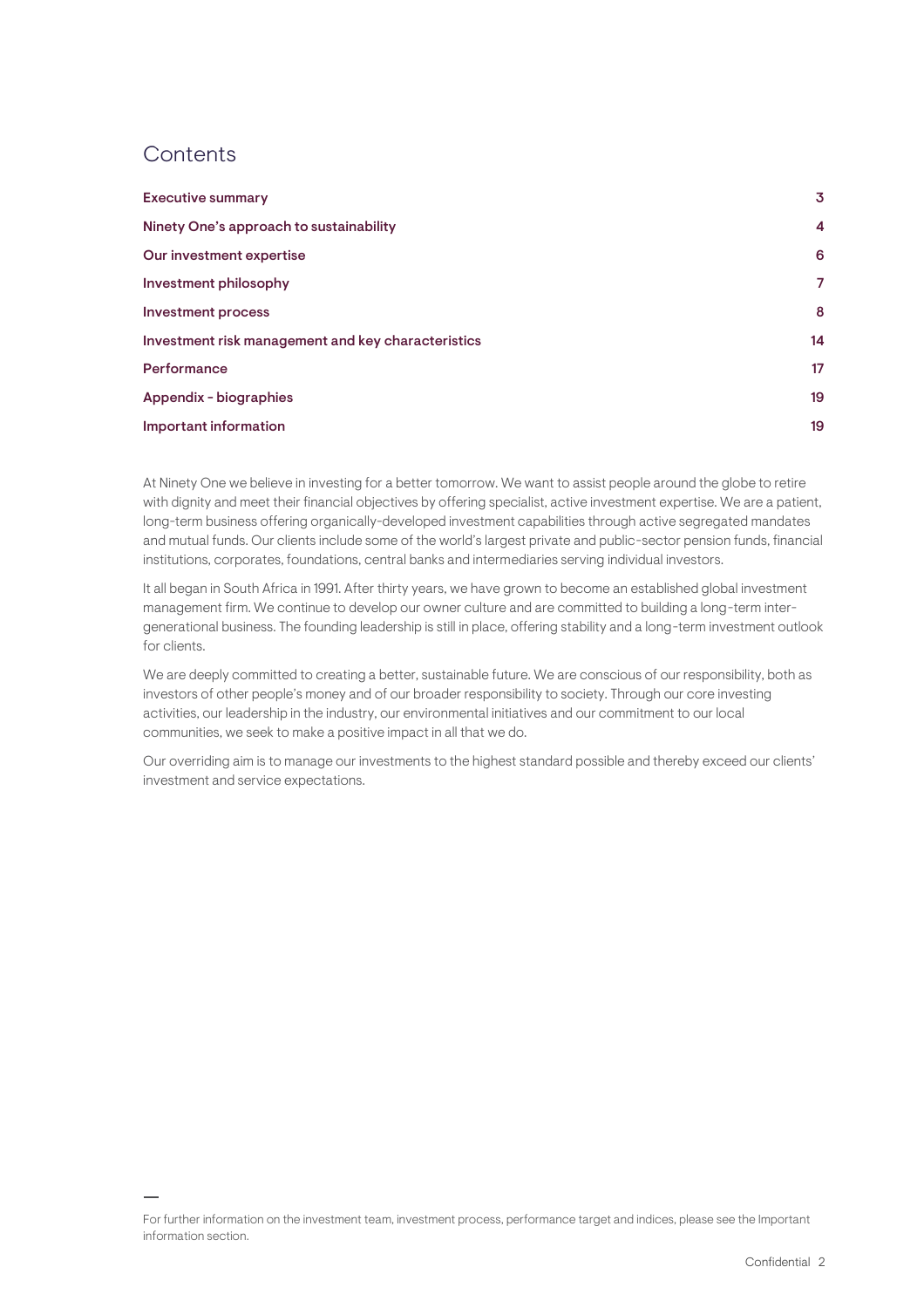# <span id="page-2-0"></span>Executive summary

We believe there are three compelling reasons to allocate to a portfolio of companies that will enable the process of sustainable decarbonisation.

- To gain exposure to a new structural growth area in an otherwise cyclically elevated market backdrop
- 2. Correct the structural underexposure to the enablers and beneficiaries of decarbonisation
- 3. Hedge against systemic carbon risk in portfolios

Achieving such an allocation requires the ability to rigorously screen for and accurately measure the positive carbon impact of a portfolio, alongside absolute investment performance. We only include companies in the universe where we are confident that this is the case and where revenues can be directly associated with the concept of 'carbon avoided'.

The Global Environment Strategy employs a bespoke bottom-up investment process designed specifically for this diverse universe of global equities. The process incorporates proprietary models, such as our environmental/carbon avoided screen and our detailed company-level fundamental financial and risk modelling. We provide transparency on positions and company engagement through our annual Impact Report. This process reflects our core beliefs of sustainable long-term investing and active engagement.

We aim to hold companies that we believe will be beneficiaries of sustainable decarbonisation. This is a high conviction concentrated portfolio of best ideas managed to a long-term investment horizon of 5-10 years. Portfolio holdings will exhibit three characteristics:

- Structural Growth
- Sustainable Returns
- Competitive Advantage

## We believe Ninety One's Global Environment Strategy is differentiated in the following ways:

- − A compelling investment proposition:
	- The flow of capital into sustainable decarbonisation represents a powerful multi-year structural growth driver
	- A high conviction portfolio of quality environmental solutions companies to capture the opportunity
- − A differentiated investment approach:
	- Use a proprietary screen to build a universe of ~1200 companies providing environmental solutions that are most likely to benefit from sustainable decarbonisation,
	- incorporating Scope 1, 2 & 3 carbon emissions (risk) and carbon avoided (impact)
- − A distinct benchmark agnostic concentrated portfolio with little overlap to many other approaches
	- 99% active share relative to MSCI ACWI, with >15% exposure to China, no exposure to technology mega caps and lower relative US exposure
	- A style neutral portfolio composition
- − A complementary return profile;
	- Outperformance potential leverage to the pace of decarbonisation
	- Alpha signature expected to be lowly correlated to traditional peers
- − Positive impact
	- Hedges carbon risk, with impact measured and reported annually
	- Positive sustainability and ESG style biases
- − Managed by an experienced team: specialist environmental investors supported by a broader multi-asset capability with sustainability at its core

<sup>.</sup>

For further information on the investment team, investment process, performance target and indices, please see the Important information section.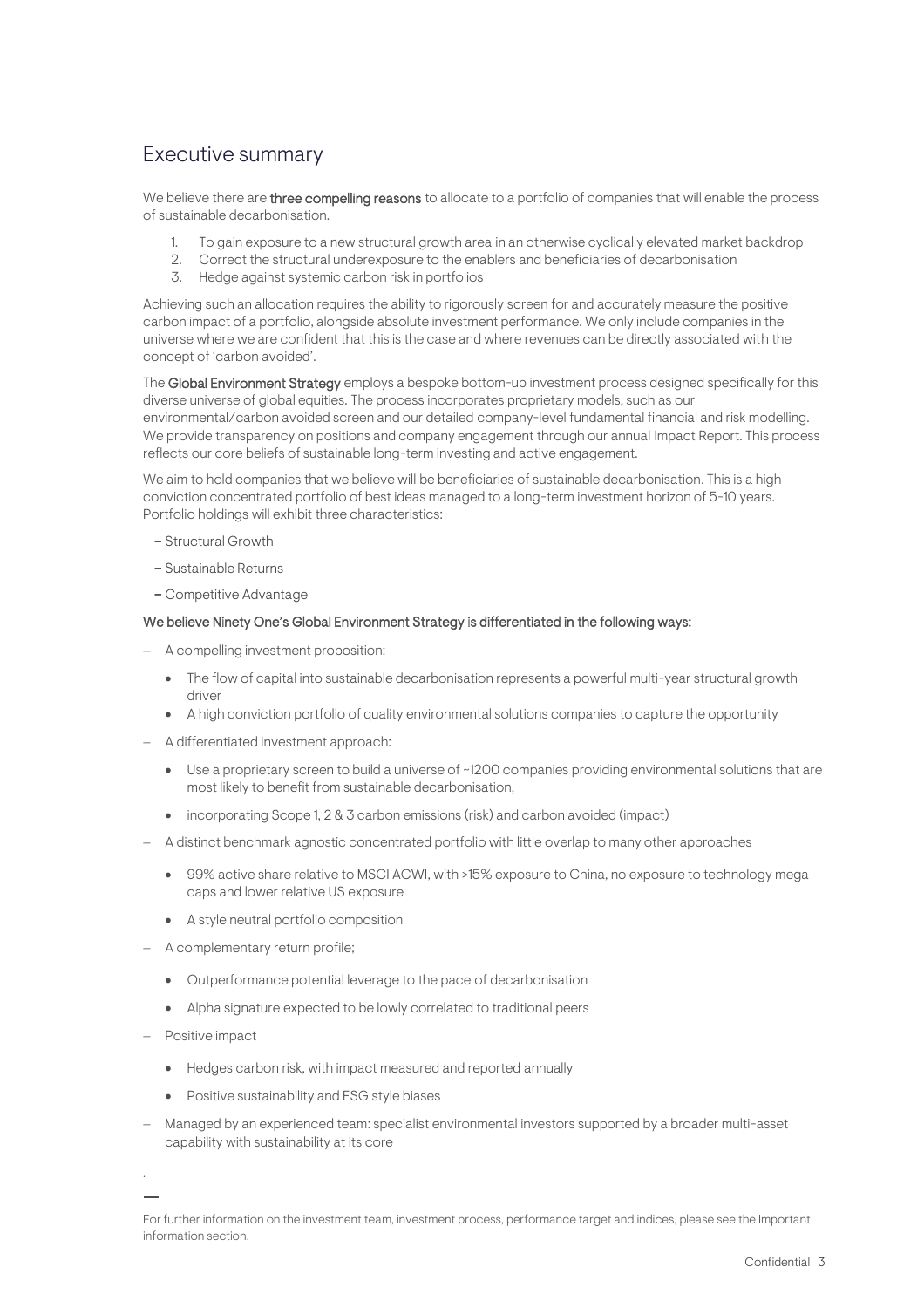# <span id="page-3-0"></span>Ninety One's approach to sustainability

We are a long-term focused business allocating capital on a global basis to meet the future needs of society. Humanity's great challenge is sustainable development. Achieving it requires simultaneous economic growth, social inclusion and environmental sustainability.

Our sustainability activities are organised into three areas of focus:



# Invest

We think about our investments holistically, as entities operating within society, all depending on the natural environment. Only by understanding the connections between these can we consistently make the right decisions to preserve and grow the assets entrusted to us for future generations.

Our focus on sustainable development started with our roots in Africa, particularly our private markets focus (equity, credit and infrastructure), which showed us the role that capital has to play.

We believe that Environmental, Social and Governance (ESG) considerations should be integrated with all investment processes, across all asset classes. Core to our philosophy is the belief that integration of these factors should enhance investment performance over the long-term. Investing in companies and countries with strong sustainability and ESG performance makes long-term investing sense.

Our responsible investing activities fall under the 'Invest' bucket. Our approach to responsible investing is outlined in ou[r Stewardship Policy](https://www.investecassetmanagement.com/united-kingdom/professional-investor/document/pdf/Investec-Stewardship-Policy.pdf) (February 2019).

In our sustainable portfolios, such as this Global Environment Strategy and our UK Sustainable Equity Strategy, we are also committed to the principles of TIME, which we have developed internally: Transparency, Impact, Measurement and Engagement. This is consistent with our allocation of capital for the long term.



Transparency: We will fully disclose our portfolio holdings. We will also disclose how we intend to identify and measure impact, and how we engage with each of the companies. We will also disclose our decisions not to measure or engage and highlight specifically where we feel impact measurement is not possible.

For further information on the investment team, investment process, performance target and indices, please see the Important information section.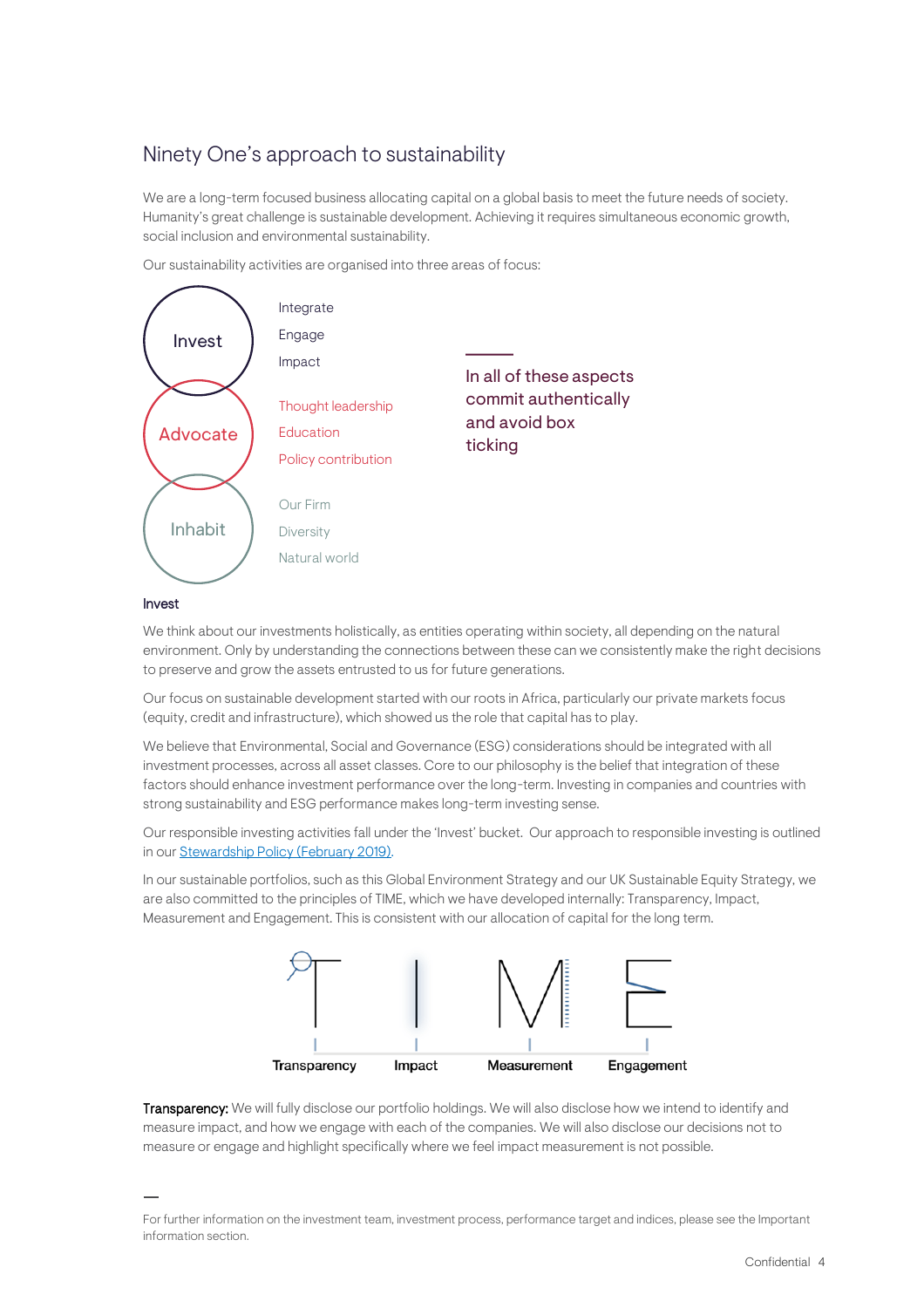Impact: Every investment will have a detailed impact assessment that will clearly explain how companies are selected, based on their contributions to the transformational needs. The methods may vary from strategy to strategy.

Measurement: Measuring impact is challenging. Where investment capabilities adopt a thematic investment approach intentionally targeting impact we will carefully consider and report the appropriate impact measures that capture the required transformational change.

We will acknowledge and fully disclose data gaps where we cannot credibly measure impact.

**Engagement:** Engagement is one of the most powerful tools we have as active investors. We will engage to understand risk, to understand impact, and to improve disclosure and awareness of the transformational needs.

Engagement will not be limited to direct engagement with corporates, but will include participation in advocacy efforts, and collective engagement efforts that we feel present a material contribution to the required transformation.

Advocate: We believe it is important to not only manage our clients' assets in a responsible manner, but also to proactively engage our clients and stakeholders on sustainability. We recognise that we have a responsibility and an opportunity to lead the conversation on sustainable development and encourage our clients on their journey towards more sustainable long-term investing.

Our executive leadership is fully engaged with a series of global organisations committed to the advancement and implementation of sustainable development. Through their work with the Business and Sustainable Development Commission, the Coalition for Inclusive Capitalism, the SDG Centre for Africa, the UN Sustainable Development Solutions Network and PRI, our dialogue with international business, governments, labour and civil society leaders aims to articulate and quantify the case for participation in moving towards sustainable development.

Inhabit: Change starts with us, and we are committed to walking our talk in terms of our own sustainability footprint. We enthusiastically take on the responsibility for 'inhabiting' our ecosystem in a manner that ensures a sustainable future for all. From the Ninety One Green Team at our offices, through to our work in conservation and communities both globally and in our original homeland of Africa, we support the preservation of our natural world, creating a better tomorrow for future generations.

Our corporate sustainability strategy focuses on five areas: energy, waste, water, sustainable travel and responsible procurement. We aim to reduce and mitigate our carbon footprint.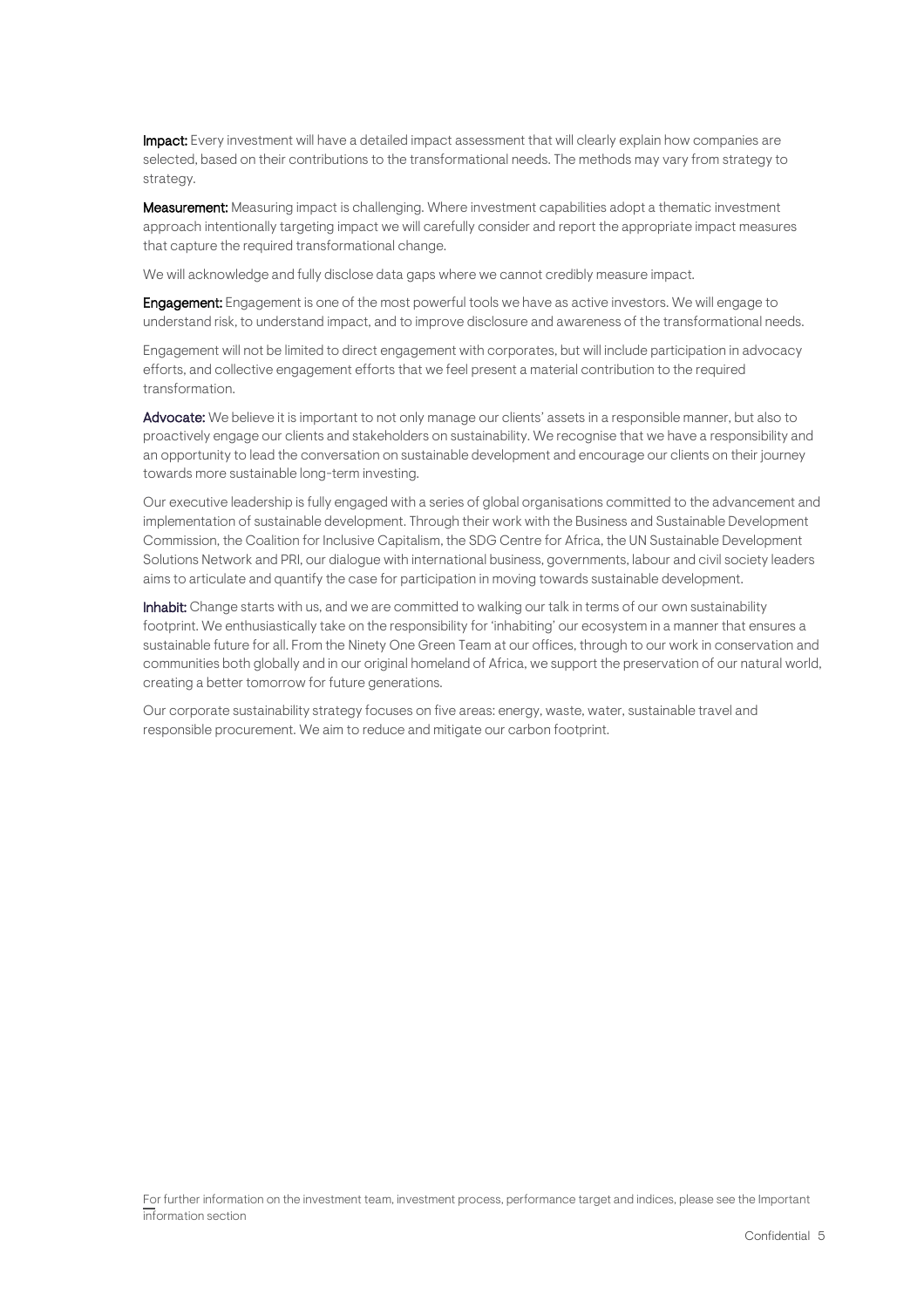# <span id="page-5-0"></span>Our investment expertise

The Global Environment strategy is managed by Deirdre Cooper and Graeme Baker. Our team combines Ninety One's long-standing track record led by Graeme Baker and Tom Nelson in investing in environmental businesses within our energy and natural resources funds, with Deirdre Cooper's 15 years of investing in the clean technology and environmental sector.

Deirdre joined the firm in September 2018. She was previously a Partner, Portfolio Manager and Head of Research at Ecofin, where she was also Co-Portfolio Manager for 10 years on a segregated account in the environmental sector for a large European sovereign fund. Deirdre is a thought leader in the sector and sits on the advisory boards of the Climate Finance Centre at Imperial College in London and the Shell Foundation. Graeme joined the natural resources team at Ninety One in 2010 as an energy analyst covering conventional and new energy sources. He has been instrumental in driving the team's work on the energy transition and co-authored the 2016 paper on the subject: "Our energy future: creating a sustainable global energy system". This work has provided the base for the team's investment process and its philosophy around the process of sustainable decarbonisation.

Together, Deirdre and Graeme bring a combined 24 years of experience in this sector. The rest of the Thematic Equity team (see team chart below) have expertise across battery metals, water/agriculture and energy/utilities. The team additionally benefits from being part of the Ninety One Multi-Asset capability. With sustainability at its core, the broader Multi-Asset capability offers the strategy the insights of macro specialists and access to specialist quantitative research. Combined with cross-team collaboration with other Ninety One global equity teams such as 4Factor and Quality, we can view investment ideas from all angles to determine the most attractive investment opportunities.

Sustainability considerations are thoroughly integrated into the investment process with our specialist Sustainability and Engagement & Voting teams working closely on this Strategy from the screening level all the way through to company engagement and impact reporting.



#### Members of the wider Multi-Asset team

| Income                                      | Growth                                           | <b>Thematic Equity</b>                       | <b>Multi-Asset Research Platform</b>                                                                               |  |
|---------------------------------------------|--------------------------------------------------|----------------------------------------------|--------------------------------------------------------------------------------------------------------------------|--|
| John Stopford<br>Head of Multi-Asset Income | James Filiot<br>Head of Multi-Asset              | Tom Nelson<br>Co-Head of Thematic Equity     | Equities - Team of 16   Fixed Income & FX - Team of 14  <br>Macro - Team of 10   Quantitative Research - Team of 4 |  |
| Jason Borbora-Sheen<br>Portfolio Manager    | Michael Spinks<br>Co-Head of Multi-Asset Growth  | Deirdre Cooper<br>Co-Head of Thematic Equity |                                                                                                                    |  |
|                                             | Philip Saunders<br>Co-Head of Multi-Asset Growth | Graeme Baker<br>Portfolio Manager            | Portfolio specialists                                                                                              |  |
|                                             | Iain Cunningham<br>Portfolio Manager             | George Cheveley<br>Portfolio Manager         | Jennifer Movnihan<br>Atul Shinh<br>Ellie Clapton                                                                   |  |
|                                             | Alex Holrovd-Jones<br>Portfolio Manager          | Dawid Hevl<br>Portfolio Manager              |                                                                                                                    |  |
|                                             |                                                  | Stephanie Niven<br>Portfolio Manager         |                                                                                                                    |  |
| Quant research                              |                                                  |                                              |                                                                                                                    |  |
| Macro, FI and FX                            | Marc Abrahams                                    | Equity research                              | Leveraging off a wider                                                                                             |  |
| Russell Silberston                          | Dan Morgan                                       | Miles Hamilton<br>Arita Sehgal               | investment platform                                                                                                |  |
| Sahil Mahtani*                              | Yingke Wang                                      | Eric Opara<br>Sam Anthony                    | Equities   Fixed Income   Sustainability   Risk &                                                                  |  |
| Rebecca Phillips                            | Christos Papathanassiou                          | Yunli Liu                                    | Performance   Trading                                                                                              |  |

The investment team is subject to change not necessarily with prior notification. As at 30 September 2021. \* Shared resource with the Investment Institute.

The total number of individuals that participate in the Multi-Asset Research Platform is 34. For further information on investment team, please see the Important Information section.

For further information on the investment team, investment process, performance target and indices, please see the Important information section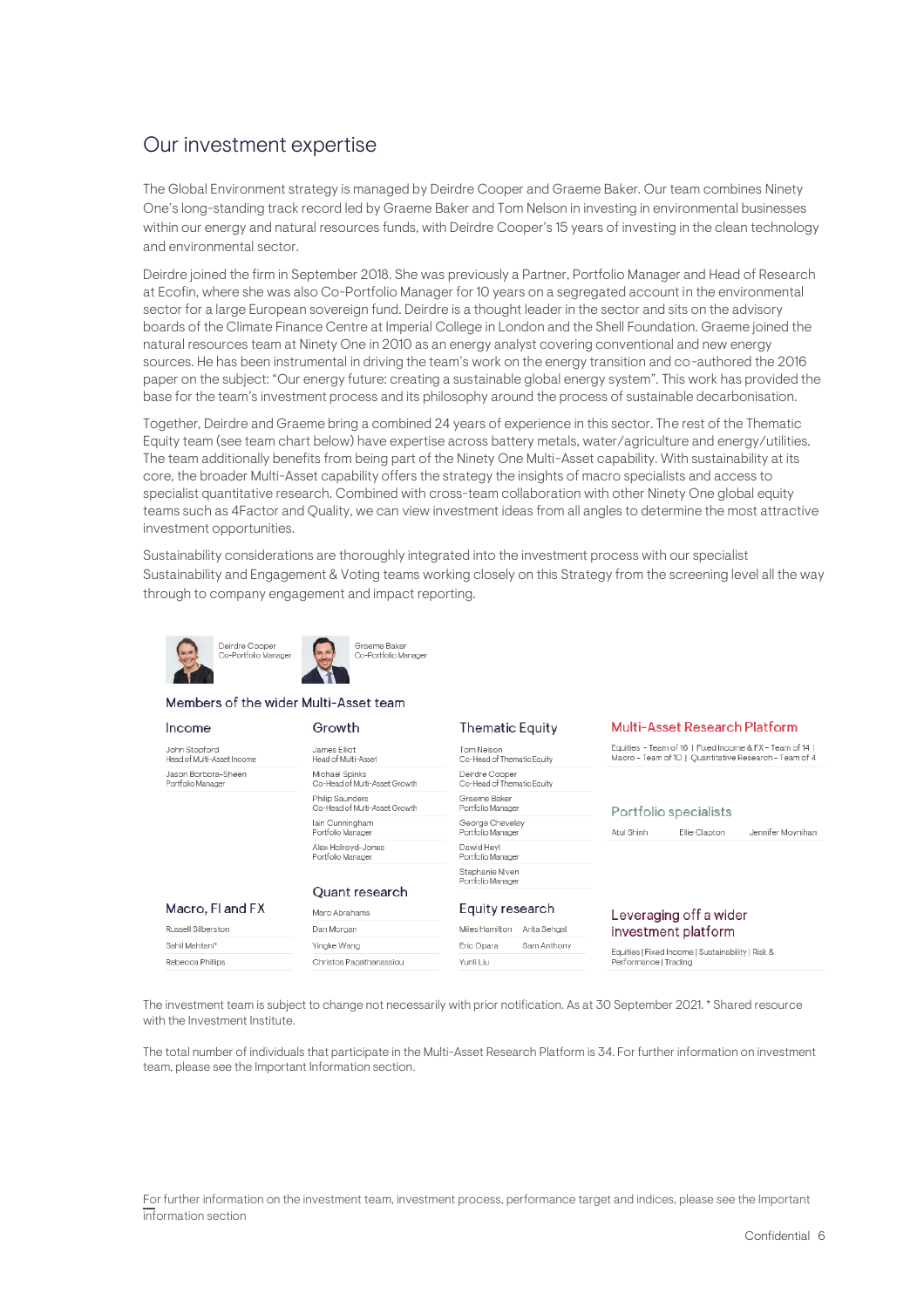# <span id="page-6-0"></span>Investment philosophy

Our investment philosophy is founded on the following beliefs:

| <b>Beliefs</b>                                                                                                                                                                                                     |
|--------------------------------------------------------------------------------------------------------------------------------------------------------------------------------------------------------------------|
| Companies benefitting from new structural growth themes offer the potential<br>to compound returns at above average rates over protracted periods of time                                                          |
| Market participants systematically underestimate the quantum and<br>persistence of returns in cases where businesses have sustainable long term<br>competitive advantages, resulting in exploitable inefficiencies |
| The developing environmental sector is complex and our specialist<br>knowledge and proprietary research helps us to identify the most attractive<br>opportunities                                                  |
| We believe that an unconstrained, focused approach to identifying the best<br>quality companies in the sector, combined with a long-term investment<br>horizon and active engagement, results in superior outcomes |

For further information on the investment team, investment process, performance target and indices, please see the Important information section on page 21.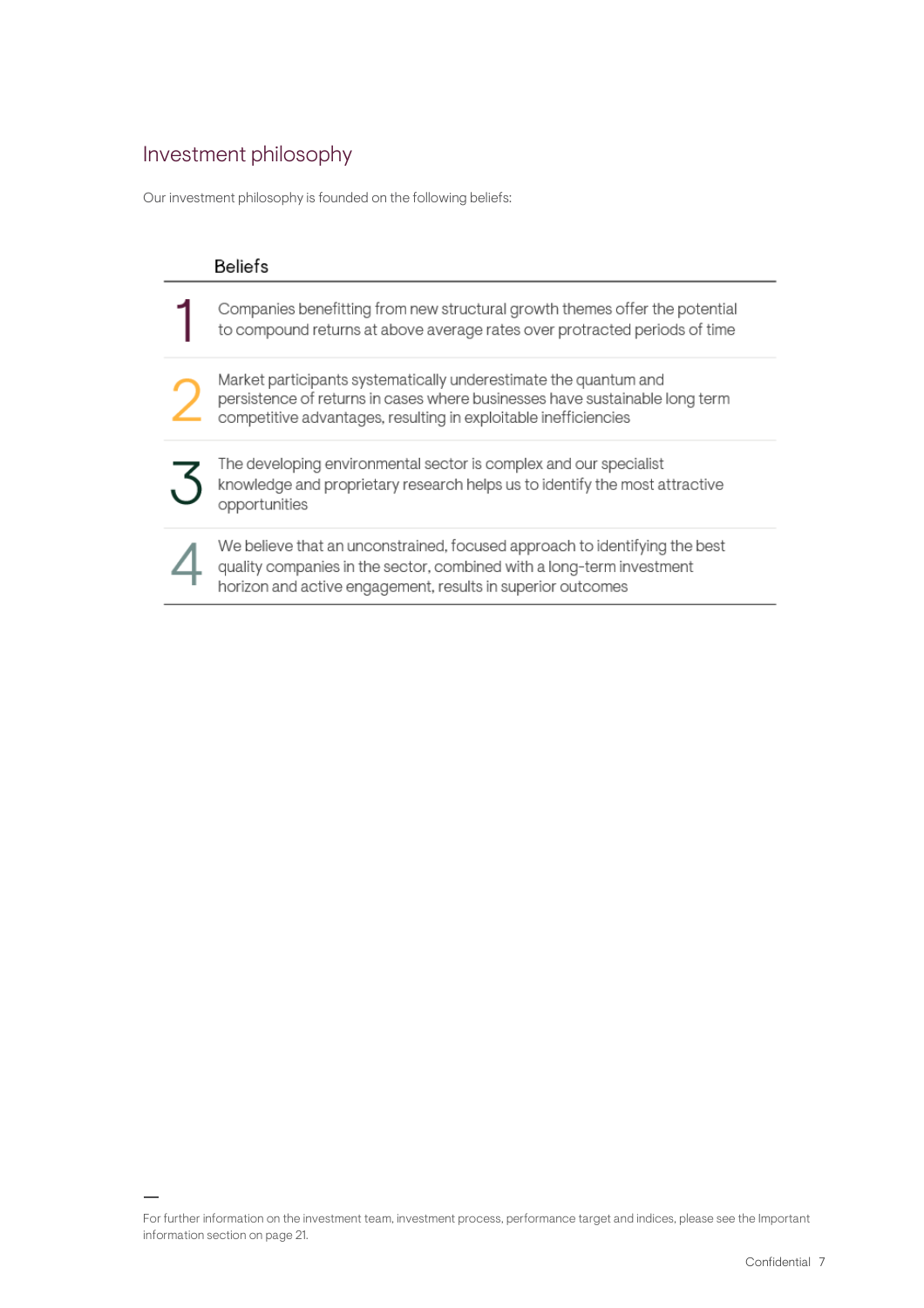# <span id="page-7-0"></span>Investment process

The Strategy employs a bespoke bottom-up investment process designed specifically for the relevant diverse universe of global equities. The process incorporates proprietary models, such as our environmental/carbon avoided screen and our detailed company-level fundamental financial and risk modelling, but ultimately relies on our qualitative decisions.

Our process has been developed over many years of investing in global equity markets with a focus on environmental/carbon screening, fundamental growth, returns based investment analysis with a focus on sustainability and bottom up stock selection.

Screen on Environmental Revenues Universe  $c.1200$ and Quantified Carbon Avoided screen Companies  $100 - 150$ Idea Financial, Sustainability and Competitive Advantage generation Directs analysts on where to spend time Researched Company analysis Fundamental  $50 - 70$ Proprietary model, management meetings, externalities analysis assessment, channel checks and industry analysis Portfolio Bottom up stock selection  $20 - 40$ construction Risk analysis and portfolio optimisation In portfolio Regular engagement with company management Annual Impact Reporting

The process includes five clear stages illustrated in the diagram below:

These internal parameters are subject to change without prior notification.

These five clear stages are described in further detail below:

## 1. Universe Screen

During the initial screening stage, we apply a two-part screening process:

Step one - Environmental Revenues: Initially, we identify those companies that are driving this 'unprecedented shift in energy systems and transport'. It is important to think not just about the direct beneficiaries of decarbonisation, but the entire related supply chain that needs to be built up. The companies which will benefit from the transition to a low carbon economy will likely sit within sectors including industrials, utilities, energy, technology, materials, chemicals and automotive sectors, which represent almost 80% of the GICS.

Our investment framework, created for the transition, encapsulates that there will be winners and losers; for example, as renewable energy grows, fossil electric generation will decline, and we have consequently excluded companies which have revenues that would be significantly eroded by the transition.

Step two - Decarbonisation: Once we've found companies that will enable the process of sustainable decarbonisation, we need to determine which companies' products are genuinely avoiding carbon. We do this through measuring carbon risk and carbon impact as explained below:

Carbon Risk: While the companies in which we invest are by nature low carbon risk because their business models are highly exposed to sustainable decarbonisation, we believe it's still very important to monitor and track their carbon footprints. In our view, this means measuring the carbon footprint of every

For further information on the investment team, investment process, performance target and indices, please see the Important information section.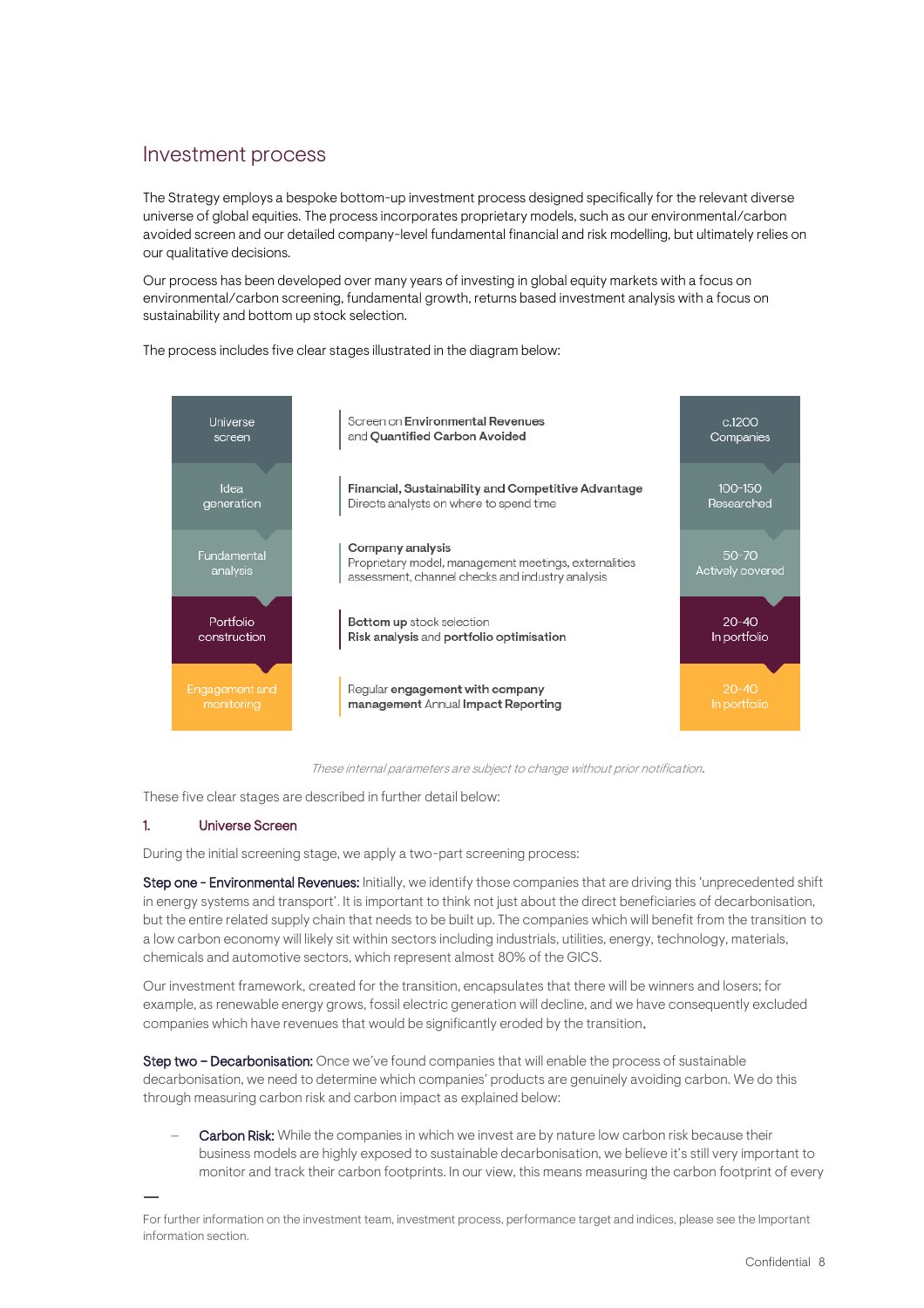company, including both direct (Scope 1 and 2) and indirect emissions (Scope 3). After having worked with leading carbon data providers including CDP and Urgentem, we use carbon data to estimate all indirect emissions alongside direct emissions, and therefore give a full picture of each company's carbon footprint including its supply chain and the footprint of the products once they are used.

During this screening stage, we see:

- Scope 1 and 2 carbon footprints as a good proxy for how efficiently the company is managing its business
- The upstream part of Scope 3 acts as a proxy for the efficiency of a company's supply chain and
- The downstream part of Scope 3 as representative of the efficiency of a company's products.
- Carbon Impact: To measure this, we use the concept of 'carbon avoided'. This examines whether the company's products or services are better in terms of their carbon footprint than the alternative. From here we undergo further analysis to estimate whether the companies in the universe have products and services that avoid carbon.

Only companies which we believe the products and services avoid carbon and we can quantify that carbon is avoided are included in the universe. The ultimate universe consists of over1,200 companies with a total market cap of US\$12 trillion, distributed between the US, China and the rest of the world.

#### Universe of Undiscovered Companies



Source: Ninety One, June 2021. CDP provided environmental data and technical assistance to Ninety One for the development of the Carbon Avoided Emissions Methodology. Please note, however, that avoided emissions refers to a metric that compares actual emissions against a hypothetical reference scenario. While this is a helpful metric to assess the impact of specific interventions and monitor positive contributions, CDP and Ninety One believes that tracking and reducing overall emissions needs to be the cornerstone of any corporate or investor approach to addressing climate change. For further information on indices and investment process, please see the Important Information section.

For further information on the investment team, investment process, performance target and indices, please see the Important information section.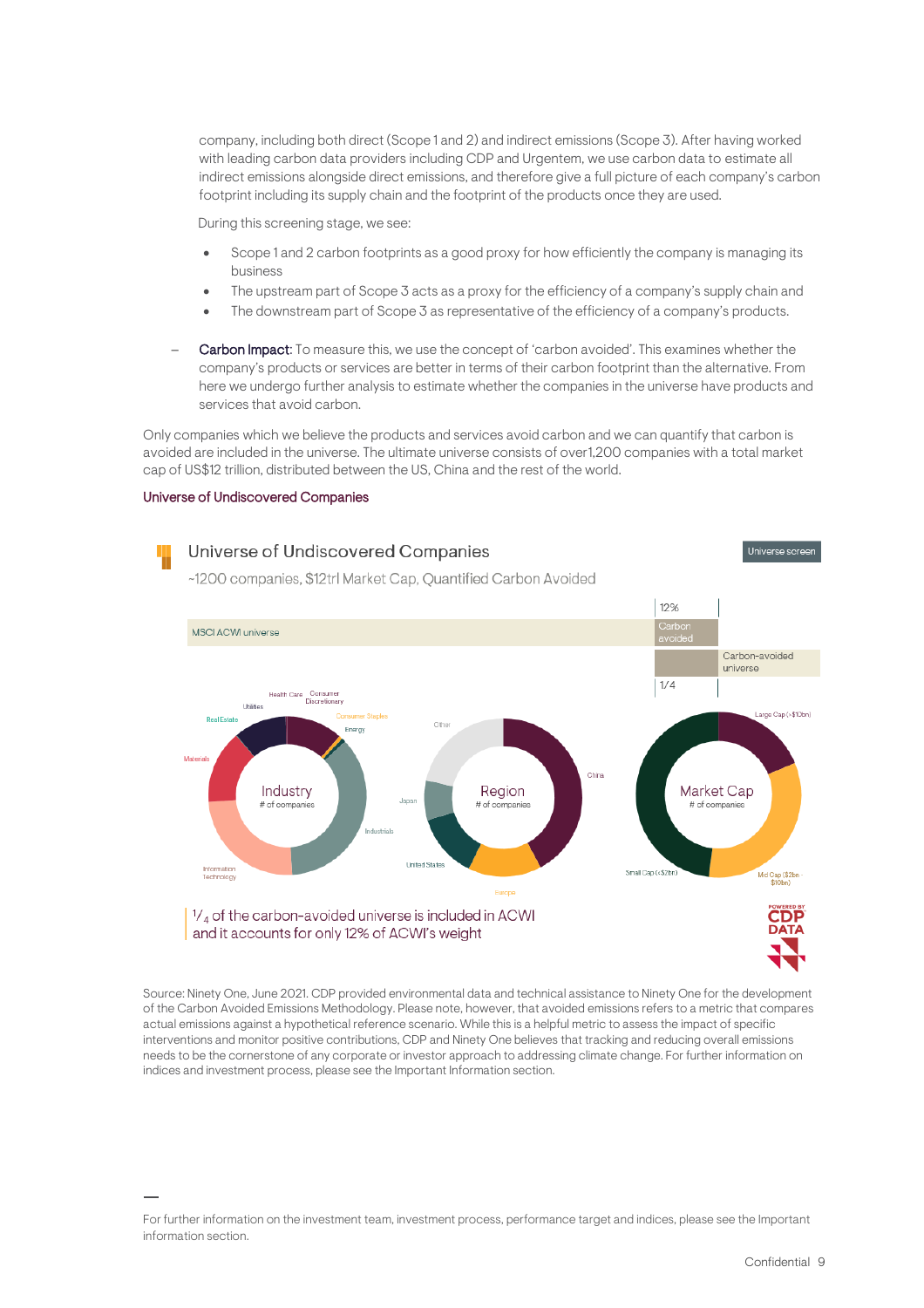It's worth noting that our carbon reporting is still at an early stage, much of the data is estimated by our external carbon data provider CDP and we believe that engagement to encourage better reporting is vital to the Strategy. Please see our thought paper: ['Defining the Global Environment Universe',](https://ninetyone.com/united-kingdom/how-we-think/insights/defining-the-global-environment-universe) availabl[e here,](https://ninetyone.com/united-kingdom/how-we-think/insights/defining-the-global-environment-universe) for further details.

# 2. Idea Generation

The main source of our idea generation is a screen for companies based on key financial, sustainability and competitive advantage metrics. The metrics chosen derives from decades of investment team and firm-wide experience as well as rigorous back-testing and relevant cross-sector analysis. This screen directs our analyst research which can then lead to further qualitative idea generation.

# Structural Growth

# Sustainable **Returns**

Screen for 1 and 5 year revenue growth

Proprietary global energy market model shows growth potential in a 2 degree world

Screen for 1 and 5 ROEs and cash returns Proprietary

sustainability score

Competitive Advantage

Market share Technology advantage

Given that the universe is rapidly-evolving in a disruptive market, we have analysed several sectors that we believe will share similar characteristics. The key attributes we highlight for relevant cross-sector comparison and analysis include:

- Rapidly improving technology
- Continuously falling costs
- Large capital requirements

This spans many sectors where capital intensity meets technology, with autos, IT and infrastructure/utilities the most relevant. We carried out in depth back-testing on these sectors, and our idea generation screen highlights companies who perform best on metrics most correlated with alpha generation and this is where our analysts focus their attention.

We have also integrated an internal sustainability score into this part of the process. Our proprietary sustainability score is a combination of change in MSCI ESG scores mapped for materiality (50% of the score) and MSCI ESG scores reweighted for materiality (50% of the score). There is also a factor adjustment to account for liquidity and regional biases in MSCI scores. The resulting Thematic Equity sustainability score back-tests better than underlying MSCI data with top quintile scores outperforming over time. Please note that this is the only stage in the process where we use external ESG and sustainability scores. In other words, once a company screens to be included in stage 3 (Fundamental Analysis), we perform our own sustainability analysis of the company and adjust the scores as appropriate. This is an integral part of the investment process as we believe that companies with strong sustainability characteristics and who minimise their negative externalities will outperform over time.

## 3. Fundamental Analysis

Once a company comes through our idea generation screen, we move it to the next stage of the investment process where the team conducts the fundamental analysis. This diagram summarises our approach to fundamental analysis:

For further information on the investment team, investment process, performance target and indices, please see the Important information section.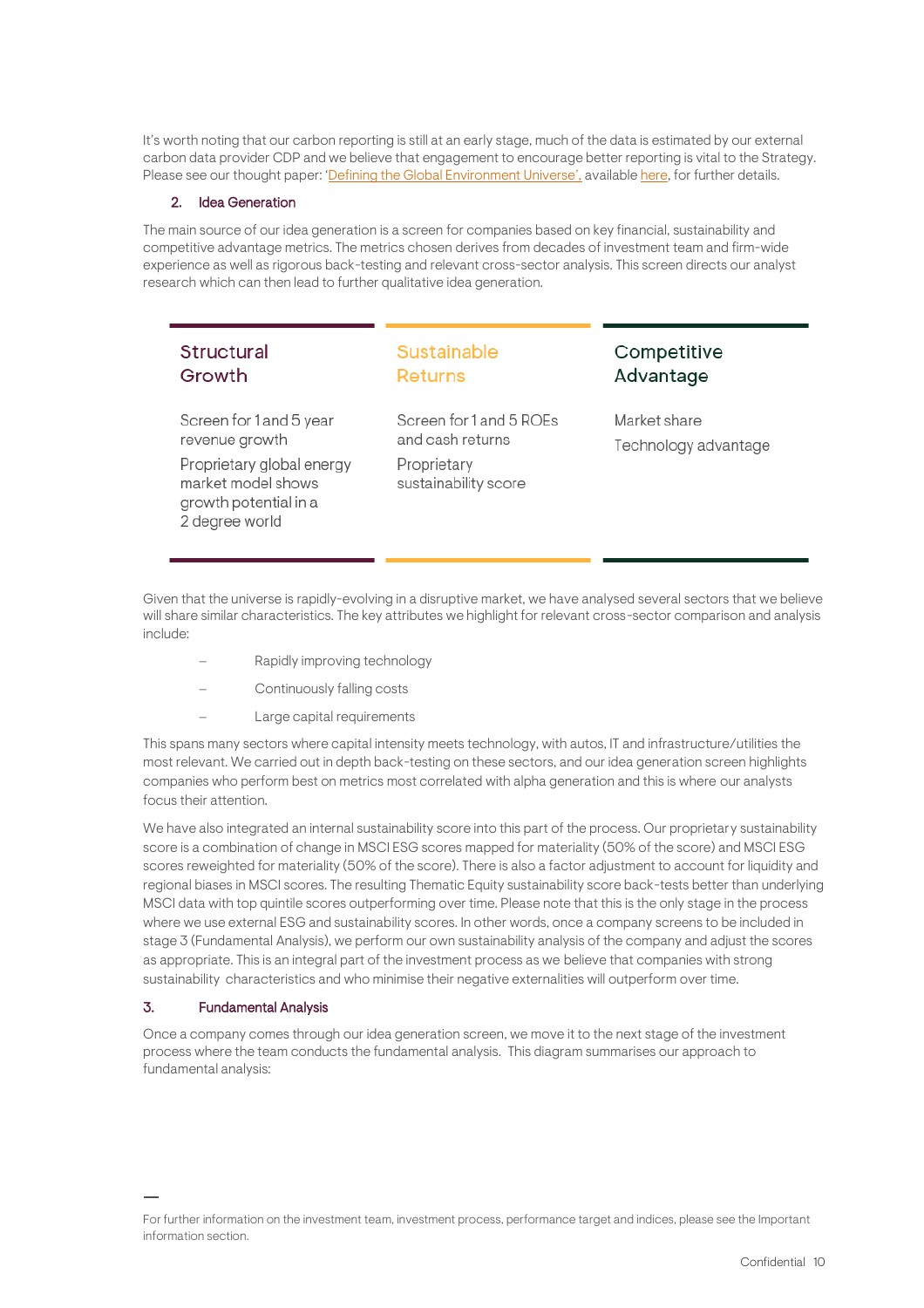| <b>Business model,</b><br>sector and<br>sustainability                                                                                              | <b>Granular company</b><br>analysis                                                                                                           | <b>Intrinsic value</b><br>analysis                           | <b>High conviction</b><br>ideas     |
|-----------------------------------------------------------------------------------------------------------------------------------------------------|-----------------------------------------------------------------------------------------------------------------------------------------------|--------------------------------------------------------------|-------------------------------------|
| analysis<br>Does business model align                                                                                                               | Detailed investment<br>report                                                                                                                 | Company models<br>produced                                   | Ideas discussed weekly as<br>a team |
| to structural growth.<br>sustainable returns and<br>competitive advantage?<br>Sector analysis of<br>exposure and reactivity to<br>energy transition | Deeper dive on<br>competitive advantages<br>relating to company and<br>market factors<br>Stakeholder<br>considerations<br>Management meetings | Target price based on<br>DCF, ROCE and multiples<br>analysis | Co-PMs make final<br>decisions      |
| Proprietary assessment of<br>externalities, excluding<br>companies with material<br>sustainability risks                                            |                                                                                                                                               |                                                              |                                     |

The first stage of our fundamental analysis process is focused on the company's business model and whether it fits with our requirement for structural growth, sustainable returns and competitive advantage. At this stage we also carry out our own sustainability analysis by assessing the externalities generated by the company. When we are comfortable that the company fulfils our requirement and there are no material sustainability risks, we take it forward to a second, more detailed stage of fundamental analysis.

We also conduct detailed fundamental analysis of sub-sectors and technologies exposed to the transition to a low carbon economy. We build sector supply and demand models (e.g., our proprietary global 2 degree model) and undertake thematic research which is presented in our thought pieces "Energy 3.0" which can be found on our website an[d here.](https://ninetyone.com/united-kingdom/-/media/documents/insights/91-energy-3-0-understanding-climate-risk-white-paper-en.pdf) This helps us to inform and stress test our company models.

The key areas of our company research are described below:

## Company Analysis

The investment team works through a rigorous checklist for each investment idea. We want to find the best companies in our universe which are intrinsically undervalued. Clean balance sheets and clear business models are a competitive advantage in many parts of this volatile sector.

The team conducts fundamental analysis by constructing detailed models. Our technical understanding and experience looking at these industries, combined with access to the best and most granular data, enables us to construct detailed models that allow us to test different assumptions.

We build an investment case for each idea and focus on the following key factors:

#### Competitive Advantage

Our competitive advantage analysis can be simplified by answering the key questions/topics shown below:

- 1. Company factors: Technology, brand, cost competitiveness, R&D spend, and market share
- 2. Market factors: Market growth, pricing power, barriers to entry, substitutes, and consumer acceptance

We use these factors to determine the long-term sustainability of the business in question. In addition, we believe a strong balance sheet and outstanding management are also a competitive advantage and ensure we cover these factors during our fundamental analysis.

#### Intrinsic Value

The team conducts full financial and valuation analysis by constructing individual company models to determine the growth, earnings and intrinsic value of the companies under review. Our proprietary equity models are maintained within the team and contain our own forecasts. Research from earlier parts of the process is used and built on here. In undertaking full income statement, cashflow statement and balance sheet analysis we can focus

For further information on the investment team, investment process, performance target and indices, please see the Important information section.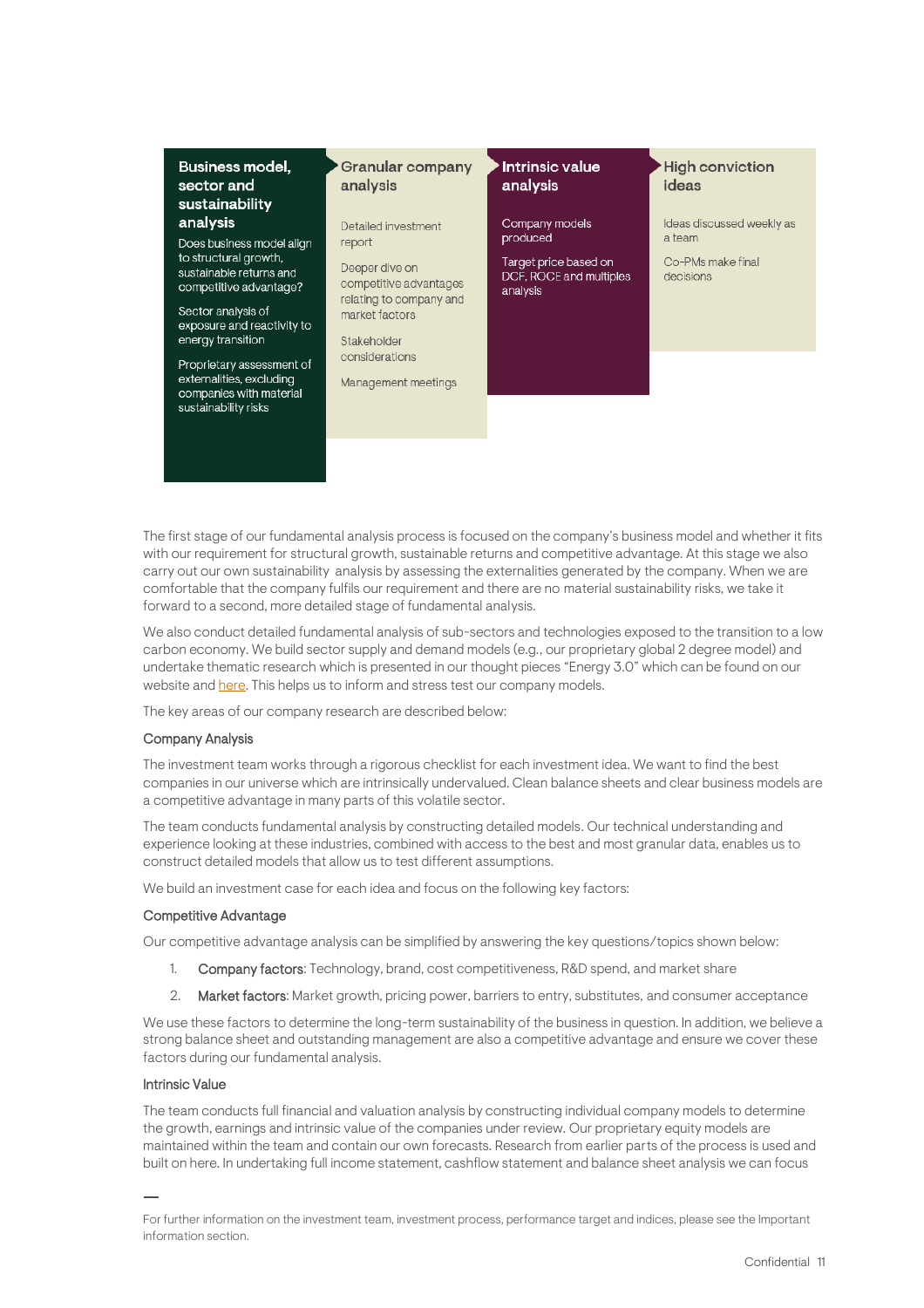on specific financial metrics which we believe to be the drivers of long-term returns. The output of the equity analysis is a target price for the company across different scenarios.

The target price is based on three main components with returns and cash flow being prioritised:

- Free cashflow (DCF)
- − Returns analysis (ROCE)
- − Multiples analysis (EV/DACF, EV/EBITDA, P/E, P/B)

#### Return profile and growth

It is important to note that profitable growth and efficient use of capital is embedded within each of the above calculations. Structural growth and sustainable returns are two key drivers of our stock selection and analysis. We believe growth and returns are key factors in determining a reasonable fair value for any company. We therefore do not claim to be only growth or only value investors, instead we invest in the leading companies within our universe that we believe are intrinsically undervalued.

## Management, sustainability/ESG and engagement

Capital allocation decisions and operational performance are important considerations for us when evaluating management. Much of these considerations feed into our competitive advantage and valuation work. We also place huge significance on sustainability factors as highlighted in our initial screens. Sustainability reports, objectives and net zero emissions targets are important throughout our fundamental analysis as well as topics featuring in team debates.

The integration of ESG characteristics is illustrated as follows:



These internal parameters are subject to change without prior notification.

This fundamental bottom-up research stage of the investment process also includes company meetings and onsite visits where we will focus on all the key factors mentioned above. We will only buy a stock for the portfolio after we have met with company management.

When all factors described above score positively for an investment idea, we will add it to our list of best ideas and compare to the existing holdings.

#### 4. Portfolio Construction

The best ideas generated through stages 1 – 3 of the investment process are used to construct a portfolio in line with the risk constraints. Ideas are presented in weekly investment meetings and are challenged by the investment team. We operate a team-based approach and all team members have input into idea generation and analysis, with the co-portfolio managers having ultimate decision-making responsibility for the portfolio composition. We will compare any new ideas to the current portfolio characteristics across the main inputs of our investment

For further information on the investment team, investment process, performance target and indices, please see the Important information section.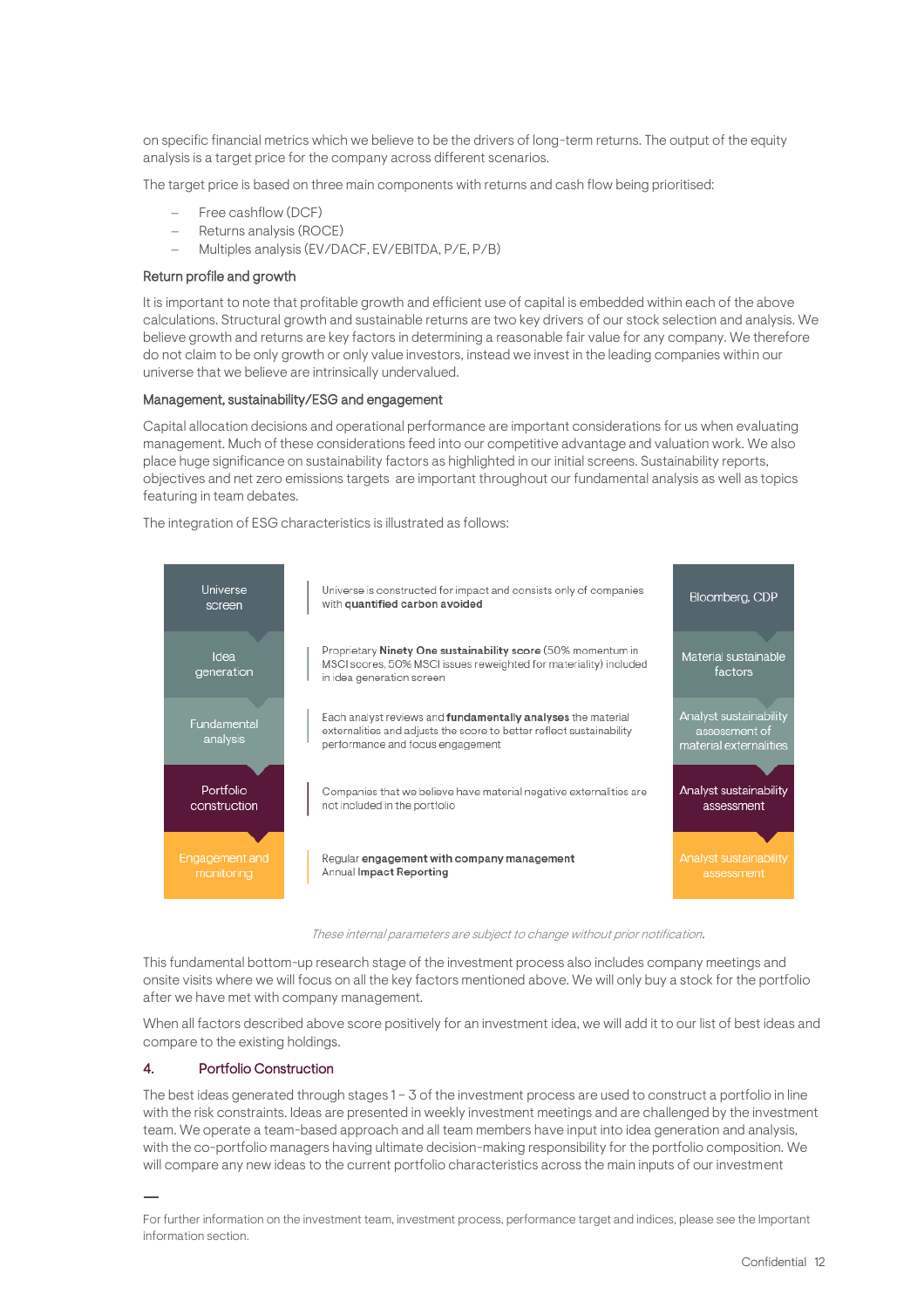#### process.

The portfolio is constructed bottom-up in a benchmark-agnostic fashion. Positions are weighted according to our target prices, strength of competitive advantage and the contribution to the portfolio's risk. The portfolio is then reviewed at a sub-sector level with regards to overall risk budget, sub-sector risks, stress tests and style analytics metrics. Weightings may then be adjusted accordingly. We use MSCI Barra One for quantitative portfolio risk analysis and optimisation.

We will only buy a stock which:

- − Positively contributes to sustainable decarbonisation
- − Exhibits combination of structural growth, sustainable returns and competitive advantage
- − Exhibits no material sustainability issues
- − Offers upside in company valuation model
- After we have met company management
- − When we have completed our fundamental financial, business and sustainability analysis
- − When both co-portfolio managers agree

## Sell Discipline

We will revisit a stock if:

- There is a change in structural growth, sustainable returns or competitive advantage or our assessments of ESG externalities
- − Share price reaches model target price
- − More attractive upside from new ideas

Subsequently, stocks are typically sold when:

- Stock has reached a fair value
- More attractive opportunity has emerged
- − Investment case is no longer applicable and reason for investment case revisit holds:
	- Change in company fundamentals
	- Change in regulatory/industry environment
	- Adverse change in a company's environmental, social, corporate governance or capital allocation policies

# 5. Engagement and Monitoring

We meet management and engage with all portfolio companies on a regular basis. Topics of engagement are not only on financial and operational issues, but any material sustainability issues. We have ongoing engagement goals for each company and will report on this engagement and progress in our annual impact report. For example, any company that has sustainability characteristics or externalities which are not best in class, automatically becomes an engagement target. We list the engagement targets for each company, along with the reasons why we believe the company fits in the portfolio and the carbon data in our annual impact report.

In our Annual Impact Report, we provide transparency on positions and company engagement, as well as an explanation of why we believe the companies will see structural growth and have a competitive advantage. This report presents significant developments throughout the year, including all environmental metrics for the portfolio and underlying holding as well as engagement goals and progress towards those goals. A copy of the 2019 Global Environment Impact Report is available on request.

We are not naïve on where we can and can't have influence. There are some engagement goals, for example better carbon disclosure or setting of Science Based Targets for reducing emissions, where we would hope to have significant progress in the coming years; others, for example improved gender diversity in the workforce, will regrettably take more time, but we believe are still worth discussing

For further information on the investment team, investment process, performance target and indices, please see the Important information section.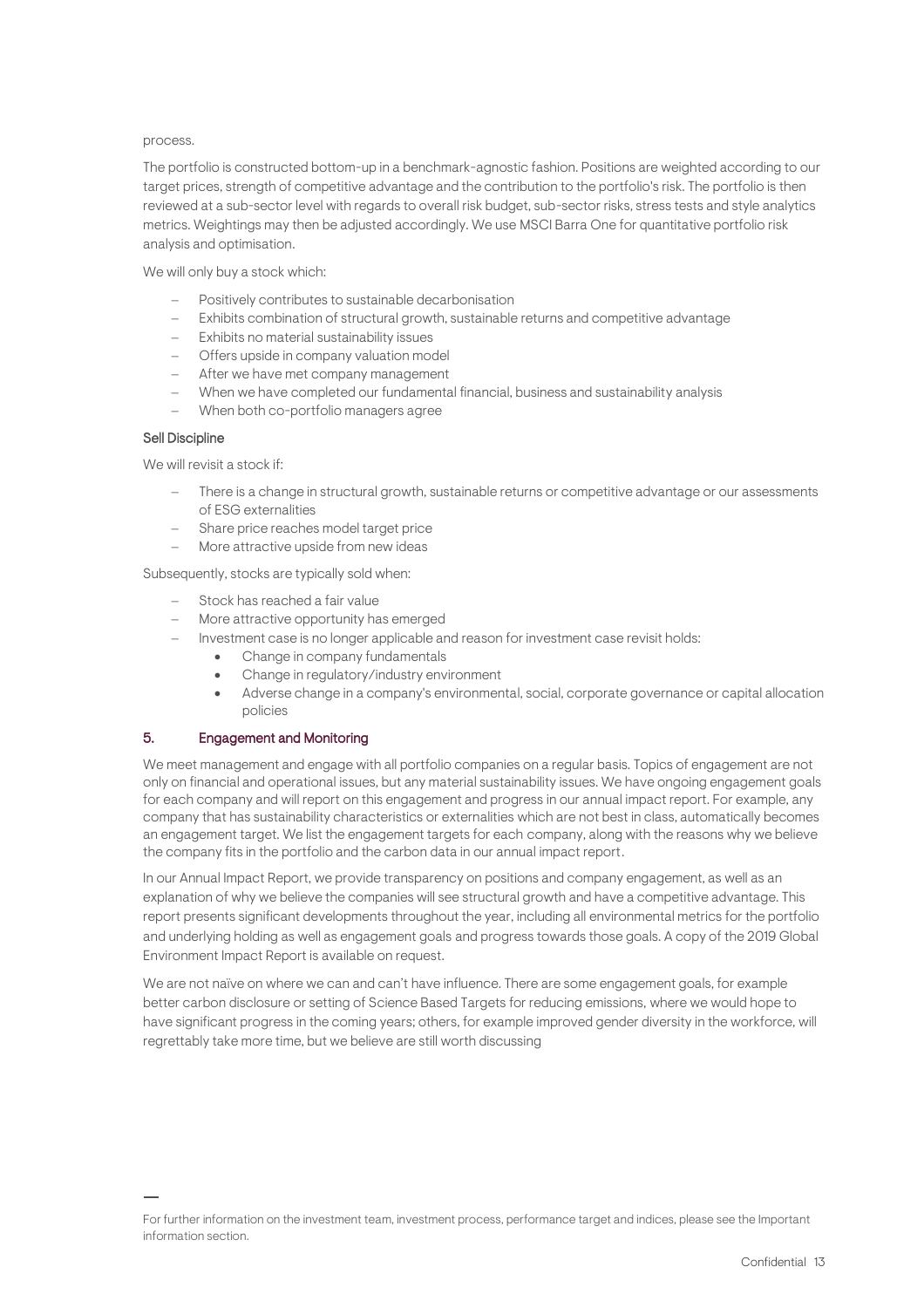# <span id="page-13-0"></span>Investment Risk Management and Key Characteristics

We have a comprehensive Governance and Oversight structure in place at Ninety One to manage risk throughout the business and this includes our approach to investment risk.

Managing risks across our investment strategies is an integral part of the portfolio management process and consists of both explicit limits as well as additional measures to ensure that the appropriate level of risk is employed to meet the risk and return objectives of our investors.

The four main areas that are of primary focus to Ninety One from an investment risk perspective are:

- (1) Philosophy and Process: Ensuring that investment capabilities adhere to investment style and mandate.
- (2) Research and Analysis: Confirming that suitable research and analysis underpins the investment decisionmaking process.
- (3) Concentration and Liquidity: Cognisance of the strategy's concentration and liquidity characteristics.
- (4) Risk Measurement: Making sure appropriate risk measurement and stress testing is carried out.

For our sustainability funds we have a separate sustainable investment advisory forum which is responsible for ensuring that the Strategy is meeting its impact and sustainability mandate. The forum is chaired by Therese Niklasson who is Global Head of Sustainability at Ninety One.

#### Global Environment Strategy Risk and Investment Characteristics

Risk management is embedded into the investment process of our Global Environment Strategy and is actively managed and analysed within 3 Pillars:

## Pillar 1 – Regulatory and Technology risk

Regulation and technology are important drivers of the move to a decarbonised economy, and therefore important drivers of our performance.

#### Pillar 2 – Stock specific risk

We focus on companies that demonstrate structural growth, sustainable returns and businesses with a competitive advantage. To further mitigate risk, we have integrated an internal sustainability score into Stage 2 (Idea Generation). We believe there is compelling evidence that shows firms with a strong record on material sustainability issues significantly outperform firms with poor records on these issues.

We further test the investment case by meeting management and conducting site visits. This deepens our knowledge of companies and enables us to identify more subtle risks such as a demotivated workforce or poor management of assets.

## Pillar 3 – Portfolio risk

When constructing the final portfolio, the risks discussed above will all directly impact the final target price. Positions are weighted according to this risk-adjusted target price and the contribution to the portfolio's overall risk. The portfolio is then reviewed at a sector level with regards sub-sector risk metrics, factor risks, stress tests and style biases. Weightings may then be adjusted accordingly.

Finally, we believe engagement is essential in order to mitigate risk within the portfolio. Engagement represents a standalone component of Stage 5 of the investment process (Engagement and Monitoring).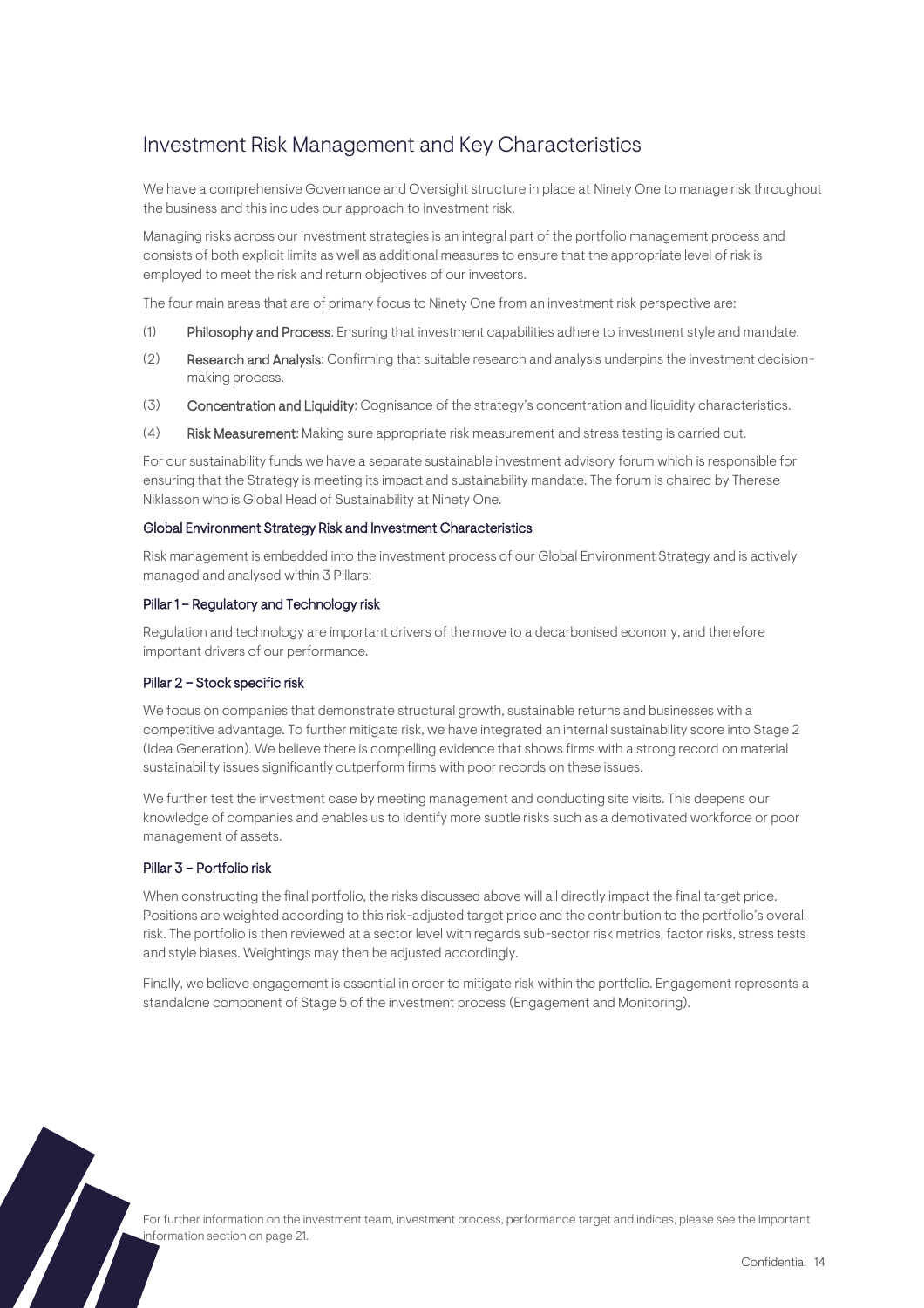The investment characteristics and risk controls of Ninety One's Global Environment Strategy are as follows:

|                            | <b>Investment Parameter</b>                                                                                               |
|----------------------------|---------------------------------------------------------------------------------------------------------------------------|
| <b>Investment Universe</b> | - Bespoke Ninety One universe based on decarbonisation revenues                                                           |
|                            | Utilising BICS classifications down to level 6                                                                            |
|                            | >50% of revenue from Renewable Energy, Resource Efficiency and<br>Electrification                                         |
|                            | Exclude companies with >5% revenues from oil, gas and coal*                                                               |
| Universe Size              | Approximately 1200 companies                                                                                              |
| Return Target**            | To beat the PCI (gross of fees) over the long term (5+yrs) investment horizon<br>with a quantifiable carbon saving impact |
| <b>Benchmark</b>           | MSCI AC World Index NDR                                                                                                   |
| Tracking error             | Max 15% tracking error over a long term (5+yrs) investment horizon                                                        |
| <b>Holdings Range</b>      | $20 - 40$                                                                                                                 |
| <b>Position Sizing</b>     | <10% absolute                                                                                                             |
| Max individual stock       | 10% and total holdings in 5%-10% of NAV range not to exceed 40%                                                           |
| Market Cap                 | >\$100m (position driven by liquidity)                                                                                    |
| Investment limits          | Managed in accordance with UCITS investment limits                                                                        |

Performance targets are subject to change without prior notification. These targets are not guaranteed, and losses may be incurred.

\*Specifically, we use the following BICs subsectors for this exclusion: Engines & Parts Manufacturing, Exhausts & Emissions Manufacturing, Oil & Gas, Diesel Locomotives Manufacturing, Oil & Gas Infrastructure Construction, Oilfield Chemicals Manufacturing, and Coal Mining. We do not exclude the Utility sector given the significant potential to contribute materially to decarbonisation.

\*\*These aims may not be achieved. These internal parameters are subject to change without prior notification to shareholders.

For further information on the investment team, investment process, performance target and indices, please see the Important information section.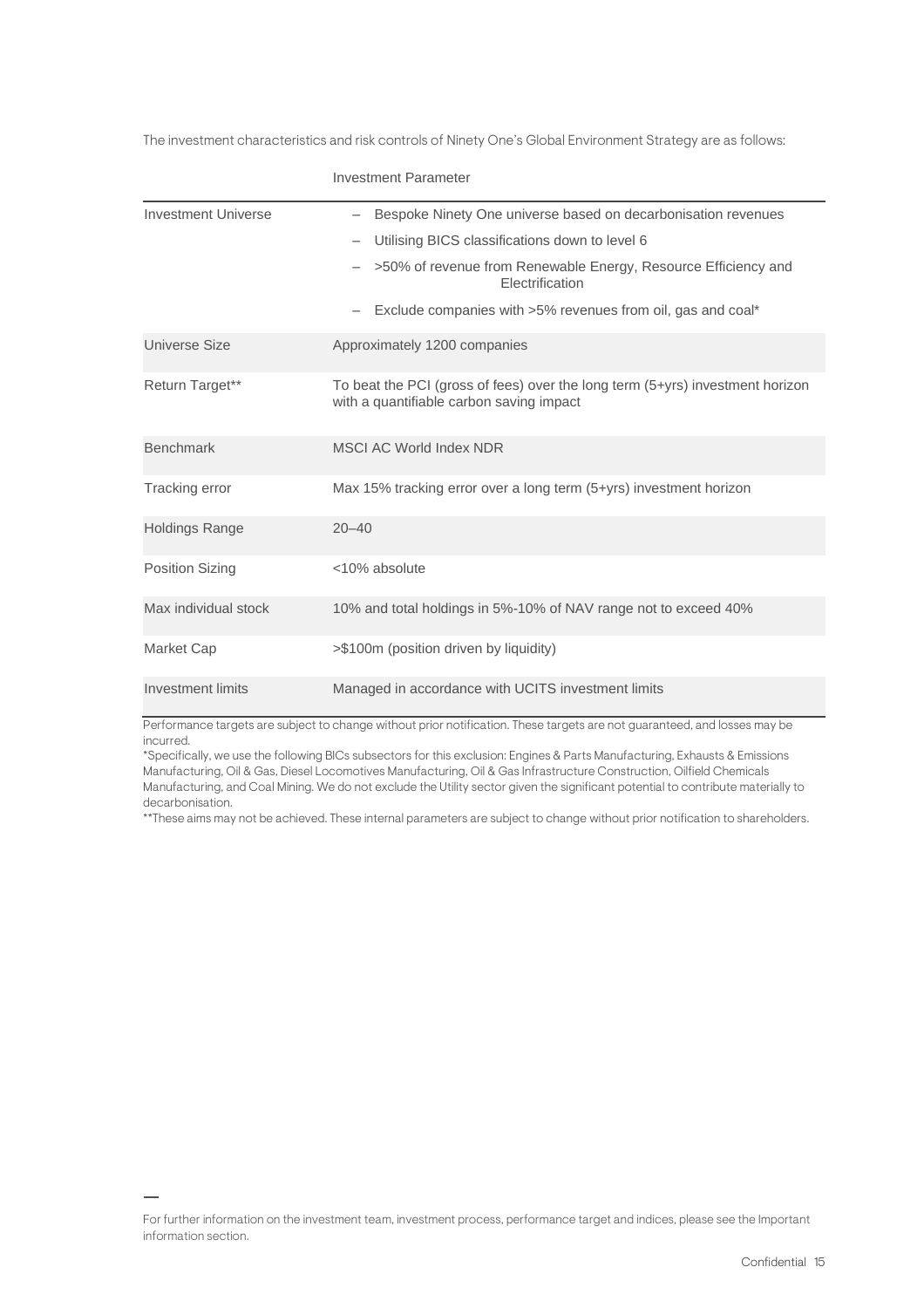#### General risks:

The value of investments, and any income generated from them, can fall as well as rise. Where charges are taken from capital, this may constrain future growth.

Past performance is not a reliable indicator of future results. If any currency differs from the investor's home currency, returns may increase or decrease as a result of currency fluctuations.

Investment objectives and performance targets are subject to change and may not necessarily be achieved. These targets are not guaranteed and losses may be made. Environmental, social or governance related risk events or factors, if they occur, could cause a negative impact on the value of investments.

#### Specific fund risks:

Geographic / Sector: Investments may be primarily concentrated in specific countries, geographical regions and/or industry sectors. This may mean that the resulting value may decrease whilst portfolios more broadly invested might grow.

Derivatives: The use of derivatives is not intended to increase the overall level of risk. However, the use of derivatives may still lead to large changes in value and includes the potential for large financial loss. A counterparty to a derivative transaction may fail to meet its obligations which may also lead to a financial loss.

Equity investment: The value of equities (e.g. shares) and equity-related investments may vary according to company profits and future prospects as well as more general market factors. In the event of a company default (e.g. insolvency), the owners of their equity rank last in terms of any financial payment from that company. Concentrated portfolio: The portfolio invests in a relatively small number of individual holdings. This may mean wider fluctuations in value than more broadly invested portfolios.

Commodity-related investment: Commodity prices can be extremely volatile and losses may be incurred. Emerging market (including China): These markets carry a higher risk of financial loss than more developed markets as they may have less developed legal, political, economic or other systems.

International investments: International investments may involve risk of capital loss from unfavourable fluctuation in currency values, from differences in generally accepted accounting principles or from social, economic or political instability in other nations.

Non-diversification: the Fund is classified as "non-diversified", which means it may invest a larger percentage of its assets in a smaller number of issuers than a diversified fund. To the extent that the Fund invests its assets in a smaller number of issuers, the Fund will be more susceptible to negative events affecting those issuers than a diversified fund

Sustainable Strategies: Sustainable, impact or other sustainability-focused portfolios consider specific factors related to their strategies in assessing and selecting investments. As a result, they will exclude certain industries and companies that do not meet their criteria. This may result in their portfolios being substantially different from broader benchmarks or investment universes, which could in turn result in relative investment performance deviating significantly from the performance of the broader market.

Climate Change Focused Investment Risk: Because the Fund focuses its investments in securities of companies involved in climate change-related industries, the Fund will be more susceptible to events or factors affecting these companies, and the market prices of its portfolio securities may be more volatile than those of funds that are more diversified. Some companies involved in climate change-related industries have more limited operating histories and smaller market capitalizations on average than companies in other sectors. In addition, the Fund is particularly susceptible to changes in global and regional climates, environmental protection regulatory actions, changes in government standards and subsidy levels, changes in taxation and other domestic and international political, regulatory and economic developments.

Sustainable Investment Risk: The Fund follows a sustainable investment approach by investing in companies that relate to certain sustainable development themes and demonstrate adherence to ESG practices. Accordingly, the Fund may have a significant portion of its assets invested in securities of companies conducting similar business or business within the same economic sector. Additionally, due to its sustainability focus, the Fund may not be invested in certain industries or sectors. As a result, the Fund may be overweight or underweight in certain industries or sectors relative to its benchmark index, which may cause the Fund's performance to be more or less sensitive to developments affecting those sectors.

ESG Criteria Risk: Because the Fund's ESG criteria excludes securities of certain issuers for nonfinancial reasons, the Fund may forgo some market opportunities available to funds that do not use these criteria. Securities of companies with ESG practices may shift into and out of favor depending on market and economic conditions, and the Fund's performance may at times be better or worse than the performance of funds that do not use ESG criteria.

For further information on the investment team, investment process, performance target and indices, please see the Important information section.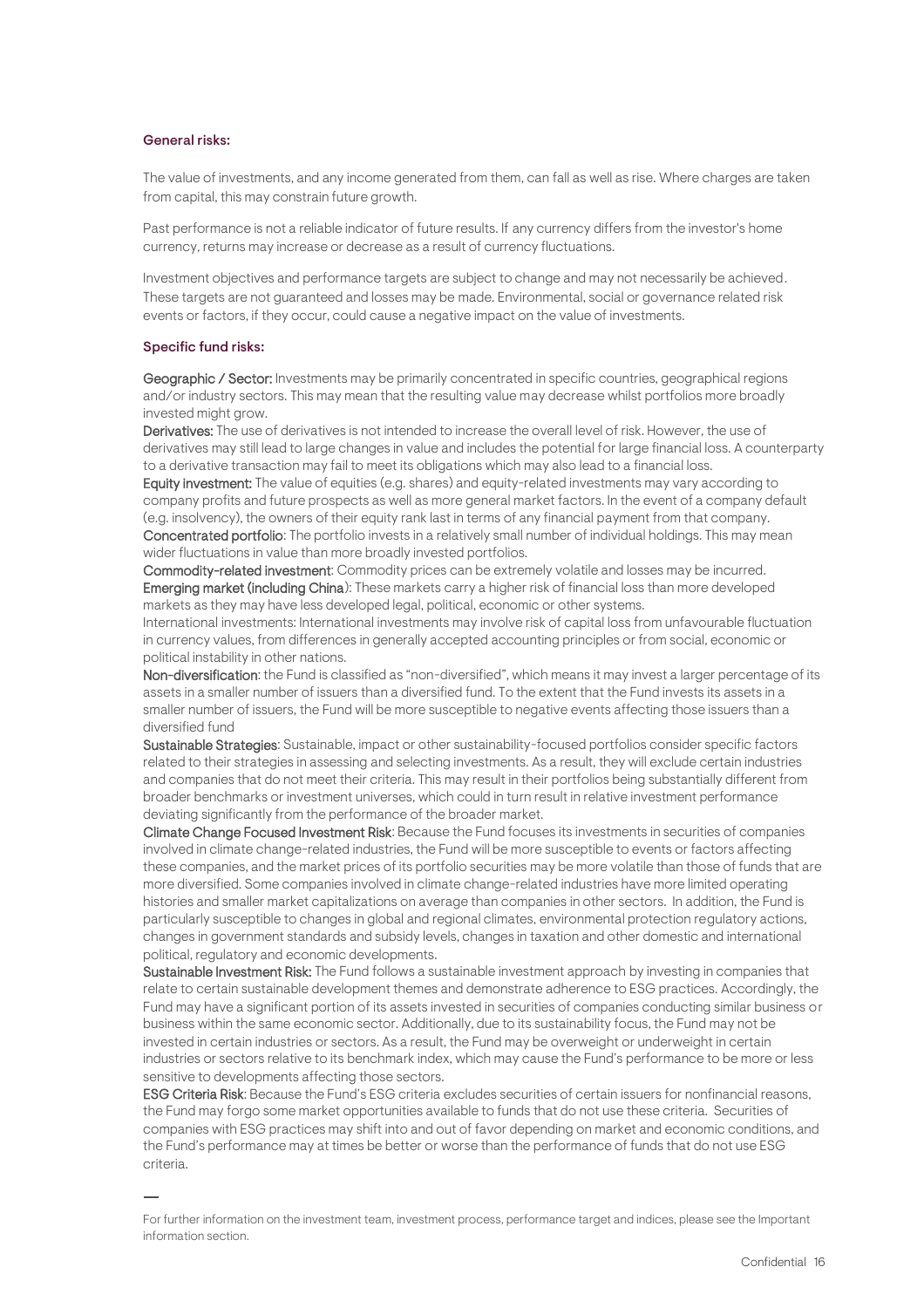# <span id="page-16-0"></span>Performance

The Global Environment Strategy combines Deirdre Cooper's 10 years of experience co-managing an environmental mandate for a large European sovereign fund, with the expertise built up within the Thematic Equity team in Ninety One's Multi-Asset capability. The roots of the Strategy can be traced back to the Global Energy Strategy. In January 2015, the Global Energy Strategy under Tom Nelson and Graeme Baker, made an offbenchmark allocation to a small number of Renewable Energy companies, and later that year the team published "Our Energy Future – creating a sustainable global energy system". By the end of 2016, this allocation had grown within the Strategy and had broadened into a diversified portfolio of 20-25 names predominantly in Renewable Energy. Over the course of 2017 the philosophy and universe evolved further, and in 2018 Deirdre Cooper joined the team, bringing tremendous experience and deep sector knowledge, especially around Clean Tech, Electric Vehicles and Utilities. This broadened the universe further and introduced the screens for environmental revenues and carbon avoided.

The Strategy was formally launched in September 2018, co-managed by Deirdre Cooper and Graeme Baker, and the Luxembourg SICAV was launched in February 2019.

The performance of the Ninety One Global Environment composite is shown in the following charts:



# Annual (Gross & Net) Performance in USD



Annualised (Gross & Net) Performance in USD

Source: Ninety One, 30 September,2021. Gross performance (returns will be reduced by management fees and other expenses incurred). Net Performance (net of highest institutional segregated portfolio management fee). Income is reinvested in USD.

For further information on the investment team, investment process, performance target and indices, please see the Important information section.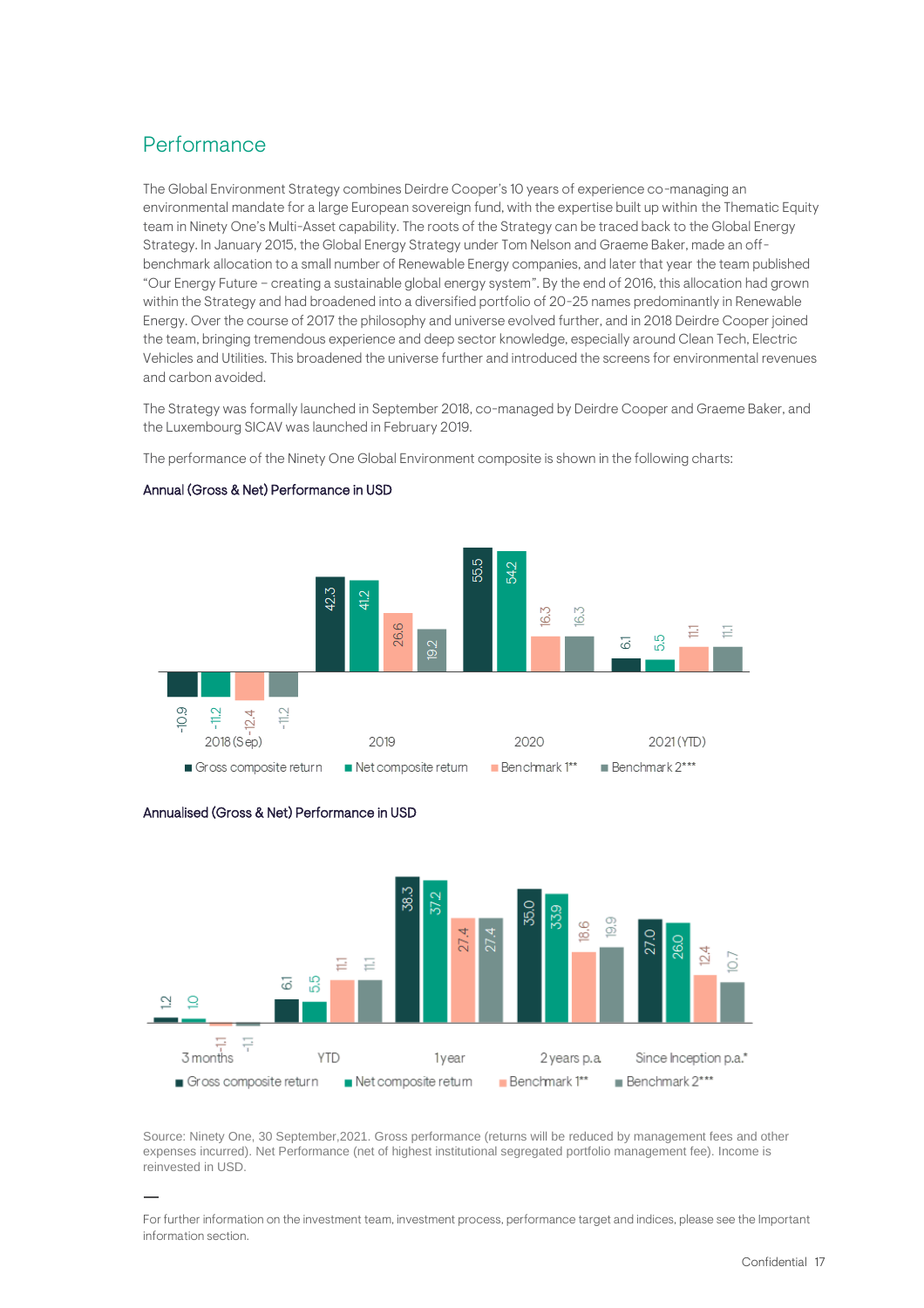Composite inception date is 1 September 2018. Returns of less than one year are not annualised.

\*\*Benchmark 1. MSCI AC World Net Total Return Index.

\*\*\* Benchmark 2. MSCI AC World (Net Return) (MSCI Global Environment ex Software and Services ex Real Estate ex Mortgage REITs 10/40 Net Total Return Index pre 31 October 2019).

Past performance is not a reliable indicator of future results and losses may be made.

## Global Environment Performance Cycles

We have defined our Global Environment Strategy universe based on the rigorous screening methodology in order to create a portfolio of companies that will benefit from the ongoing energy transition and enable sustainable decarbonisation.

## Potential Outperformance

The pace of decarbonisation is the primary driver of long-term revenue growth for the companies within the Strategy. Hence, we would expect that the companies within our portfolio should enjoy a tailwind of structural growth, which will drive higher revenues, margins and profitability and ultimately share price performance. For example, within the renewable energy sector, solar and wind has grown from 0.2% of the world's power generation mix in 2000 to 9% in 2020 and this could grow to 80%+ by 2050. Conversely, the Strategy can protect from downside performance for two reasons:

- We have a significant allocation to more defensive regulated utilities
- We actively select companies with sustainable returns and competitive advantage

If we are broadly correct in our assumptions about the pace of decarbonisation, and / or our stock selection is positive, the Strategy has the potential to outperform.

# Potential Underperformance

The Strategy has the potential to underperform the comparison index when the pace of decarbonisation slows for extended periods of time and if the direction of equity markets goes against our expectations. The pace of decarbonisation is driven by regulatory and technological changes which will influence the Strategy performance.

However, over the long-term we expect significant decarbonisation and when markets are unduly influenced in the short term, this can create new opportunities for disciplined active managers.

For further information on the investment team, investment process, performance target and indices, please see the Important information section.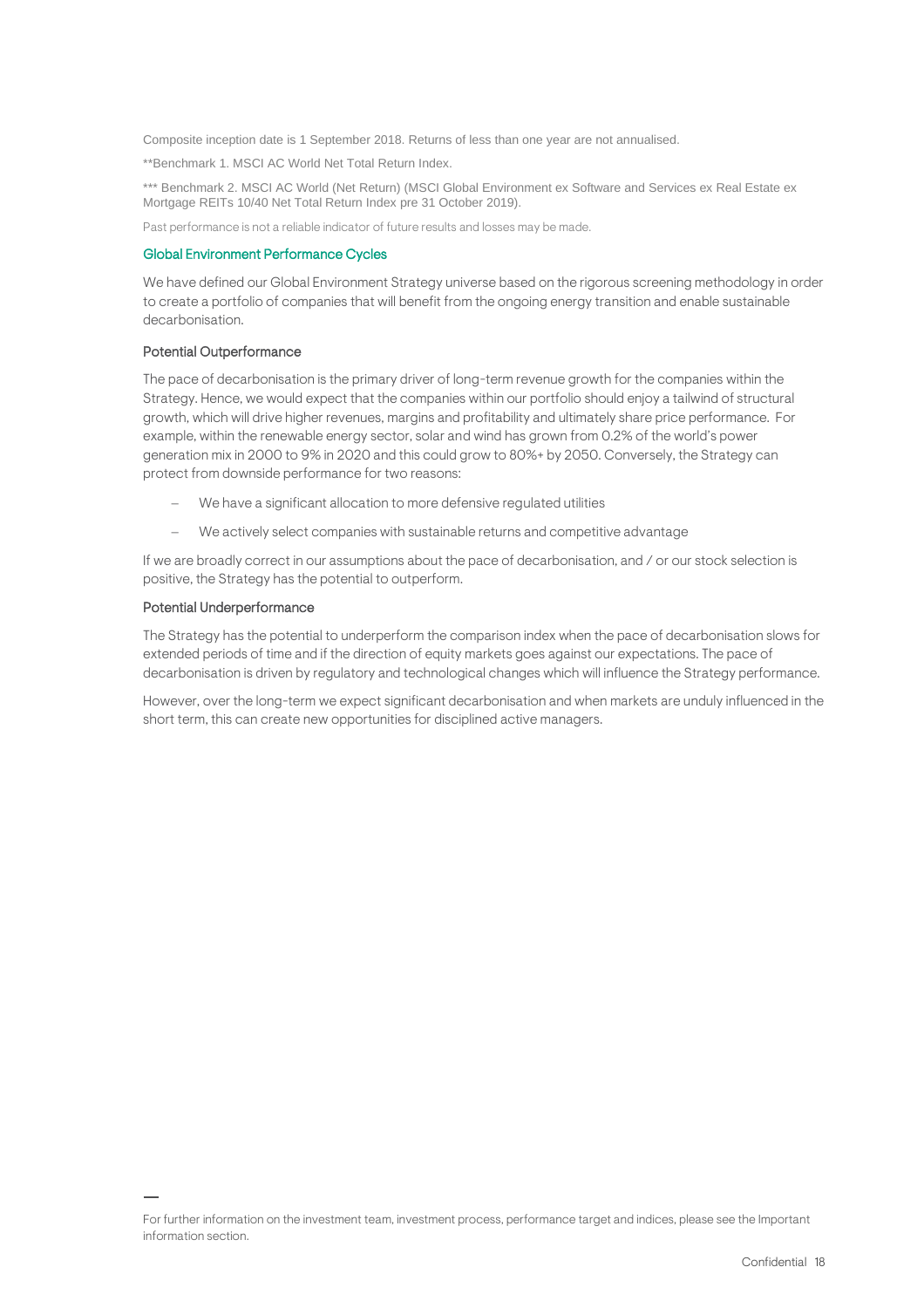# <span id="page-18-0"></span>Appendix – Biographies



<span id="page-18-1"></span>Deirdre Cooper Co-Head of Thematic Equity Joined the firm in 2018 Joined the industry in 1997

Deirdre is Co-Head of Thematic Equity within the Multi-Asset team at Ninety One. Deirdre is a leading voice in understanding and committing to sustainable investing, including engagement and integration of ESG into the investment process, in order to address and combat climate change. Ninety One's Global Environment Strategy, which she co-manages, invests in companies enabling the transition to a low-carbon economy to capture the structural growth driven by decarbonization.

Prior to joining Ninety One in 2018, Deirdre was a Partner, Portfolio Manager and Head of Research at Ecofin. Before joining Ecofin, Deirdre was an investment banker at Morgan Stanley where she headed their European Renewable Energy coverage effort and built an investment banking and principal investing franchise.

She has long had a passion for sustainable investing and has worked on a voluntary basis in the microfinance sector both in the US and in Pakistan.

She is a member of the advisory board of Girls Who Invest, a non-profit organisation whose mission is to increase the percentage of the world's investable capital run by women, as well as the advisory board for Imperial College's Centre for Climate Finance and Investment. She was also a member of the advisory board of the Shell Foundation's Energy Company of the Future project. Deirdre earned her MBA from Harvard Business School, where she was a Baker Scholar, and her BA from University College Dublin.



Graeme Baker Portfolio Manager Joined the firm in 2009 Joined the industry in 2006

Graeme is a portfolio manager in the Thematic Equity team within the Multi-Asset team at Ninety One. Graeme is co-portfolio manager for the Global Environment and Global Energy strategies.

He joined the team in 2010. During this time, he has been instrumental in driving the team's work on the Energy Transition and co-authored the 2016 paper on the subject; "Our energy future: creating a sustainable global energy system". This work has provided the base for the team's investment process and philosophy around the process of Sustainable Decarbonisation.

Prior to joining the firm, Graeme worked as an investment analyst at Hargreaves Lansdown Asset Management where he focused on Alternatives and Global Equities. Graeme received a BSc in Economics from the University of Bristol and is a CFA® Charterholder, a member of the CFA® Society of the UK and holds the Investment Management Certificate (IMC).

For further information on the investment team, investment process, performance target and indices, please see the Important information section.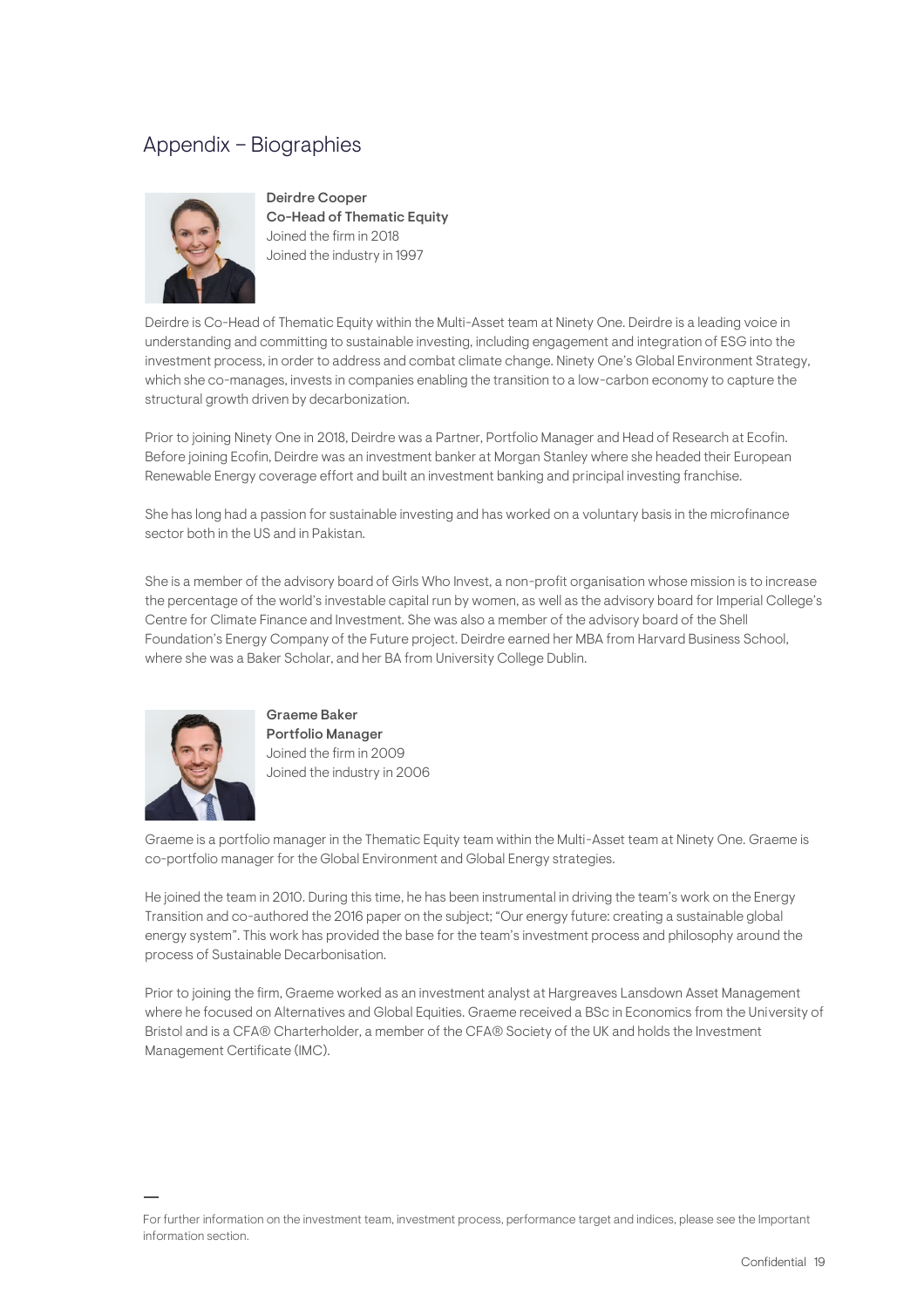# Important information

The personal information contained in this document is confidential, and only for the information of the intended recipient.

This communication is for institutional investors and financial advisors only. It is not to be distributed to the public or within a country where such distribution would be contrary to applicable law or regulations.

The information may discuss general market activity or industry trends and is not intended to be relied upon as a forecast, research or investment advice. The economic and market views presented herein reflect Ninety One's judgment as at the date shown and are subject to change without notice. There is no guarantee that views and opinions expressed will be correct and may not reflect those of Ninety One as a whole, different views may be expressed based on different investment objectives. Although we believe any information obtained from external sources to be reliable, we have not independently verified it, and we cannot guarantee its accuracy or completeness (ESG-related data is still at an early stage with considerable variation in estimates and disclosure across companies. Double counting is inherent in all aggregate carbon data). Ninety One's internal data may not be audited. Ninety One does not provide legal or tax advice. Prospective investors should consult their tax advisors before making tax-related investment decisions.

Nothing herein should be construed as an offer to enter into any contract, investment advice, a recommendation of any kind, a solicitation of clients, or an offer to invest in any particular fund, product, investment vehicle or derivative. Investment involves risks. Past performance is not indicative of future performance. Any decision to invest in strategies described herein should be made after reviewing the offering document and conducting such investigation as an investor deems necessary and consulting its own legal, accounting and tax advisors in order to make an independent determination of suitability and consequences of such an investment. This material does not purport to be a complete summary of all the risks associated with this Strategy. A description of risks associated with this Strategy can be found in the offering or other disclosure documents. Copies of such documents are available free of charge upon request.

In the US, this communication should only be read by Institutional Investors (Accredited Investors and Qualified Purchasers), Financial Advisors (FINRA-registered Broker Dealers) and, at their exclusive discretion, their eligible clients. It must not be distributed to US Persons apart from the aforementioned recipients. THIS INVESTMENT IS NOT FOR SALE TO US PERSONS EXCEPT ACCREDITED INVESTORS AND QUALIFIED PURCHASERS. Note that returns will be reduced by management fees and that investment advisory fees can be found in Form ADV Part 2A.

In Australia, this document is provided for general information only to wholesale clients (as defined in the Corporations Act 2001).

Ninety One Botswana Proprietary Limited, Unit 5, Plot 64511, Fairgrounds, Gaborone, Botswana, is regulated by the Non-Bank Financial Institutions Regulatory Authority. In Namibia, Ninety One Asset Management Namibia (Pty) Ltd is regulated by the Namibia Financial Institutions Supervisory Authority. In South Africa, Ninety One is an authorised financial services provider.

Except as otherwise authorised, this information may not be shown, copied, transmitted, or otherwise given to any third party without Ninety One's prior written consent. © 2021 Ninety One. All rights reserved. Issued by Ninety One, [current month and year].

Additional information on our investment strategies can be provided on request.

#### Indices

Indices are shown for illustrative purposes only, are unmanaged and do not take into account market conditions or the costs associated with investing. Further, the manager's strategy may deploy investment techniques and instruments not used to generate Index performance. For this reason, the performance of the manager and the Indices are not directly comparable.

For further information on the investment team, investment process, performance target and indices, please see the Important information section.